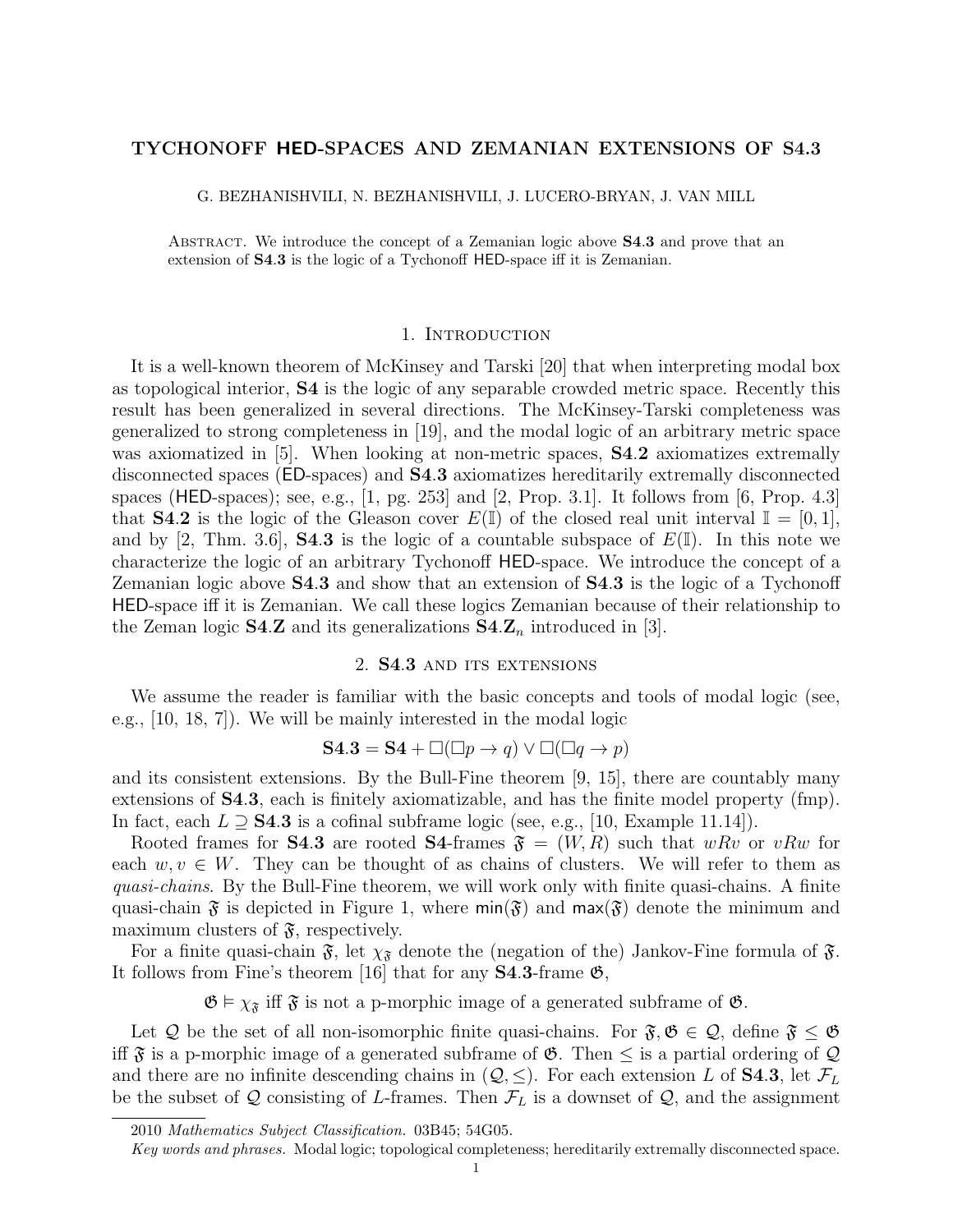

FIGURE 1. A finite quasi-chain  $\mathfrak{F}$ .

 $L \mapsto \mathcal{F}_L$  is a dual isomorphism between the extensions of **S4.3** and the downsets of  $\mathcal{Q}$ . Moreover, each L is finitely axiomatizable by adding to **S4.3** the Jankov-Fine formulas  $\chi_{\tilde{s}}$ where  $\mathfrak{F} \in \text{min}(\mathcal{Q} \setminus \mathcal{F}_L)$ .

The following lemma, which shows that p-morphic images of a finite quasi-chain correspond to its cofinal subframes, is a version of [15, §4 Lem. 6].

**Lemma 2.1.** Let  $\mathfrak{F}$  and  $\mathfrak{G}$  be finite quasi-chains. Then  $\mathfrak{F}$  is a p-morphic image of  $\mathfrak{G}$  iff  $\mathfrak{F}$ is isomorphic to a cofinal subframe of  $\mathfrak{G}$ .

*Proof.* Let  $\mathfrak{F} = (W, R)$  and  $\mathfrak{G} = (V, S)$ . Suppose there is a cofinal subframe  $\mathfrak{H} = (U, S)$  of  $\mathfrak{G}$  and an isomorphism f from  $\mathfrak{H}$  to  $\mathfrak{F}$ . If  $V = U$ , then there is nothing to show. Suppose  $V \neq U$ . For  $x \in V \setminus U$ , since U is cofinal,  $S(x) \cap U \neq \emptyset$ . Therefore, min $(S(x) \cap U) \neq \emptyset$  and is contained in a cluster of  $\mathfrak{G}$ . Pick  $y_x \in \min(S(x) \cap U)$  and define  $g : V \to W$  by

$$
g(x) = \begin{cases} f(x) & \text{if } x \in U, \\ f(y_x) & \text{otherwise.} \end{cases}
$$

That g is a well-defined onto map follows from the definition. To see that g is a p-morphism, suppose xSy. Then  $S(y) \subseteq S(x)$ . Therefore,  $S(y) \cap U \subseteq S(x) \cap U$ , and so for each  $u \in min(S(x) \cap U)$  and each  $v \in min(S(y) \cap U)$ , we have uSv. Thus,  $f(u)Rf(v)$ , which yields  $g(x)Rg(y)$ . Next suppose  $g(x)Rx$ . Then there is  $u \in U$  such that xSu and  $f(u)Rz$ . Since f is an isomorphism, there is  $v \in U$  such that uSv and  $f(v) = z$ . Therefore, xSv and  $g(v) = z$ . Thus, q is an onto p-morphism, and hence  $\mathfrak{F}$  is a p-morphic image of  $\mathfrak{G}$ .

Conversely, suppose there is a p-morphism g from  $\mathfrak{G}$  onto  $\mathfrak{F}$ . Since g is onto,  $g^{-1}(w) \neq \emptyset$ for each  $w \in W$ . Therefore,  $\max(g^{-1}(w)) \neq \emptyset$ . Pick  $m_w \in \max(g^{-1}(w)) \neq \emptyset$  and let  $U = \{m_w \mid w \in W\}$ . Suppose  $x \in V$ . Then  $xSm_{g(x)}$  and  $m_{g(x)} \in U$ . Thus, U is cofinal in V. Let f be the restriction of g to U. Clearly f is a bijection between U and W. To see that f is an isomorphism, observe that wRv iff  $m_wSm_v$ . Thus, f is an isomorphism from a cofinal subframe of  $\mathfrak{G}$  onto  $\mathfrak{F}$ .

As an easy consequence of Lemma 2.1, we obtain:

**Lemma 2.2.** A generated subframe of a finite quasi-chain  $\mathfrak{F}$  is a p-morphic image of  $\mathfrak{F}$ .

*Proof.* Since  $\mathfrak{F}$  is a quasi-chain, a generated subframe of  $\mathfrak{F}$  is a cofinal subframe of  $\mathfrak{F}$ . Now apply Lemma 2.1.  $\Box$ 

As an immediate consequence of Lemmas 2.1 and 2.2, we obtain:

**Lemma 2.3.** For finite quasi-chains  $\mathfrak{F}$  and  $\mathfrak{G}$ , the following are equivalent:

- (1)  $\mathfrak{F} \leq \mathfrak{G}$ .
- (2)  $\mathfrak{F}$  is a p-morphic image of  $\mathfrak{G}$ .
- (3)  $\mathfrak F$  is isomorphic to a cofinal subframe of  $\mathfrak G$ .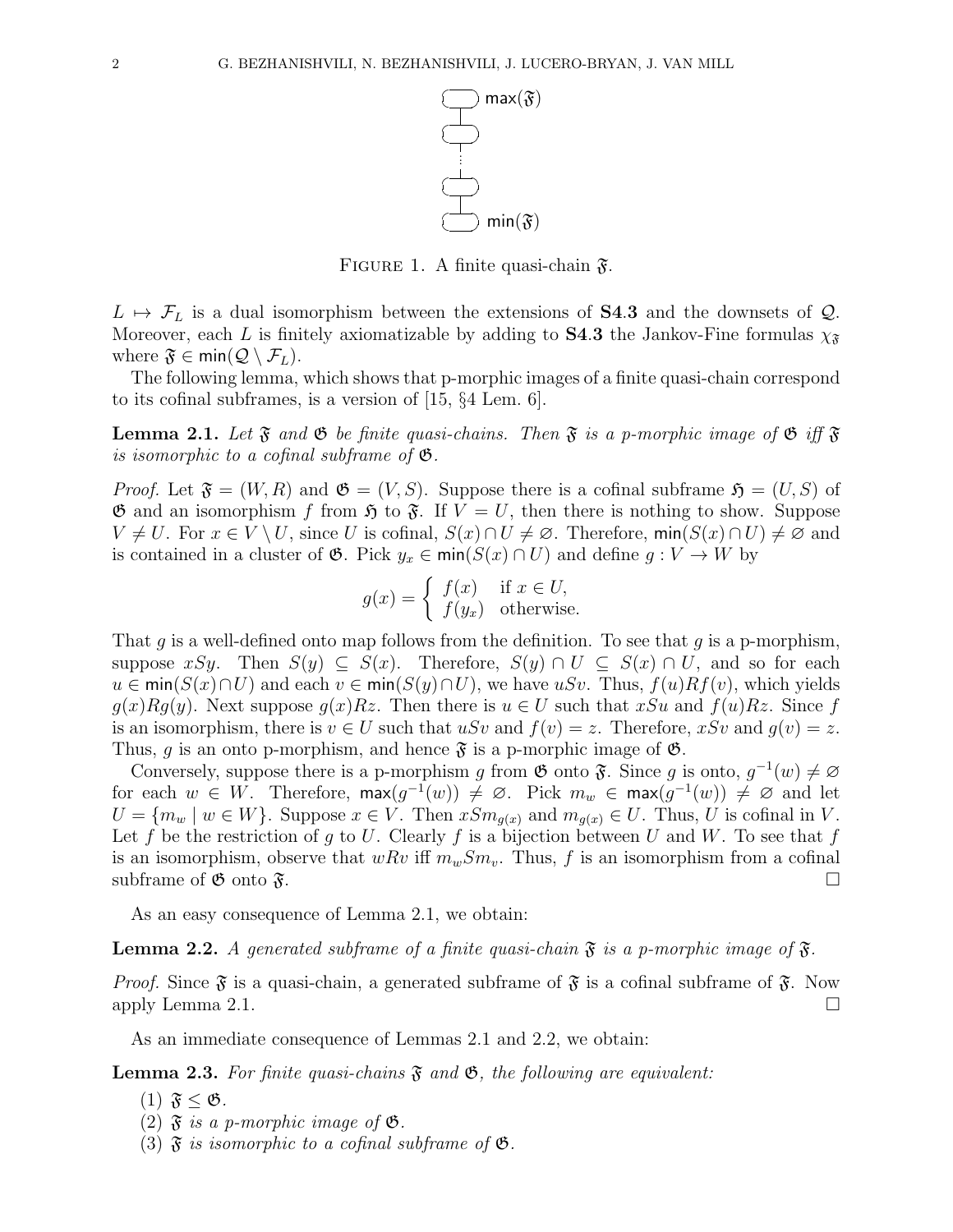#### 3. Zemanian logics

In this section we introduce the concept of a Zemanian logic above **S4.3**. We call  $\mathfrak{F} \in \mathcal{Q}$ uniquely rooted if its root cluster is a singleton. Otherwise we call  $\mathfrak{F}$  non-uniquely rooted. By  $\mathfrak{C}_{\kappa}$  we denote a cluster of cardinality  $\kappa$ . Let  $\mathfrak{F}^r$  be the *ordinal sum*  $\mathfrak{C}_1 \oplus \mathfrak{F}$  which appends a 'new' unique root r beneath  $\mathfrak F$  (see Figure 2). We view  $\mathfrak F$  as a generated subframe of  $\mathfrak F$ <sup>r</sup>.



FIGURE 2. Appending 'new' root to  $\mathfrak{F}$ .

**Definition 3.1.** Let L be a consistent logic above **S4.3**. We call L Zemanian provided for each non-uniquely rooted  $\mathfrak{F} \in \mathcal{F}_L$ , we have  $\mathfrak{F}^r \in \mathcal{F}_L$ .

To motivate the name 'Zemanian logic' we recall that the Zeman logic S4.Z is obtained by adding to S4 the Zeman axiom

$$
zem = \Box \Diamond \Box p \rightarrow (p \rightarrow \Box p).
$$

It is well known (see, e.g., [22]) that S4.Z is the logic of finite uniquely rooted S4-frames of depth 2. In [3], the Zeman formula was generalized to  $n$ -Zeman formulas

$$
\operatorname{zem}_n=\Box(\Box\left(\Box p_{n+1}\rightarrow \operatorname{bd}_n\right)\rightarrow p_{n+1})\rightarrow (p_{n+1}\rightarrow \Box p_{n+1}),
$$

and the Zeman logic was generalized to *n*-Zeman logics  $S4.Z_n = S4 + zem_n$  ( $n \ge 1$ ). By [3, Lem. 7.6,  $\mathbf{S4} \cdot \mathbf{Z} = \mathbf{S4} \cdot \mathbf{Z}_1$ , and it follows from [3, Rem. 7.4] that each  $\mathbf{S4} \cdot \mathbf{Z}_n$  is the logic of finite uniquely rooted **S4**-frames of depth  $n + 1$ .

Let  $S4.3.Z_n = S4.3 + zem_n$ . The next lemma shows that  $S4.3.Z_n$  is a Zemanian logic, hence Definition 3.1 generalizes the concept of *n*-Zeman logics for extensions of **S4.3**. For  $n \geq 1$ , let

$$
\begin{array}{rcl} \mathsf{bd}_1 & = & \Diamond \Box p_1 \to p_1, \\ \mathsf{bd}_{n+1} & = & \Diamond \left( \Box p_{n+1} \land \neg \mathsf{bd}_n \right) \to p_{n+1}, \end{array}
$$

It is well known (see, e.g., [10, Prop. 3.44]) that  $\mathfrak{F} \models \mathsf{bd}_n$  iff  $\mathfrak{F}$  is of depth  $\leq n$ .

**Lemma 3.2.** If L is a Zemanian logic of finite depth, then  $L \vdash$  zem<sub>n</sub> for some  $n \geq 1$ .

*Proof.* Suppose L is a Zemanian logic of finite depth. Since L is of finite depth, there is a least  $n \geq 0$  such that  $L \vdash \mathsf{bd}_{n+1}$ . Let  $\mathfrak{F} \in \mathcal{F}_L$ . Then the depth of  $\mathfrak{F}$  is  $\leq n+1$ . Suppose that the depth of  $\mathfrak{F}$  is  $n+1$ . If  $\mathfrak{F}$  is not uniquely rooted, then since L is Zemanian,  $\mathfrak{F}^r \in \mathcal{F}_L$ . But the depth of  $\mathfrak{F}^r$  is  $n+2$ , so  $\mathfrak{F}^r \not\models \mathsf{bd}_{n+1}$ , a contradiction. Therefore,  $\mathfrak{F}$  must be uniquely rooted. Thus, by [3, Rem. 7.4],  $\mathfrak{F} \models \mathsf{zem}_n$ , and so  $L \vdash \mathsf{zem}_n$ .

Remark 3.3. The converse of Lemma 3.2 is not true in general. To see this, let L be the logic of the two point cluster  $\mathfrak{C}_2$  shown in Figure 3. Then  $\mathcal{F}_L = {\mathfrak{C}_1, \mathfrak{C}_2}$ . Since the depth of both  $\mathfrak{C}_1$  and  $\mathfrak{C}_2$  is  $1 < 2$ , we have that  $L \vdash \mathsf{zem}_1$ . But L is not Zemanian because  $\mathfrak{C}_2^r \notin \mathcal{F}_L$ .

### Example 3.4.

(1) It is clear that **S4.3** and  $\mathbf{S4.3} \mathbf{Z}_n$  are Zemanian.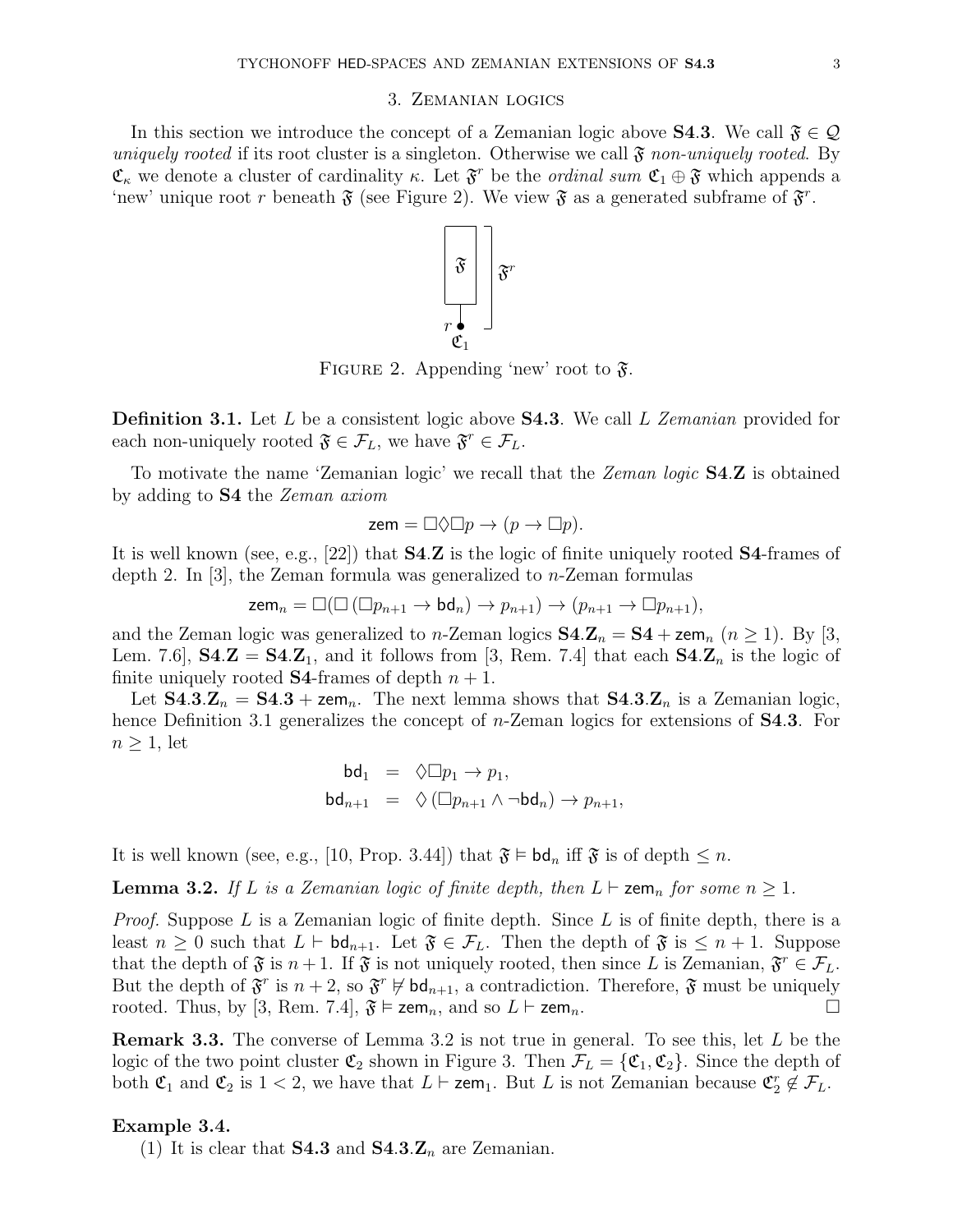

FIGURE 3. The two point cluster  $\mathfrak{C}_2$ .

- (2) It is also obvious that Grz.3 is Zemanian, and so is the logic of the cluster  $\mathfrak{C}_1$ .
- (3) On the other hand, neither **S5** nor  $S4.3_n = S4.3 + bd_n$  is Zemanian. Neither is the logic of the cluster  $\mathfrak{C}_n$  for  $n \geq 2$ .
- (4) If L is a consistent extension of S4.3 such that  $L \not\subseteq$  S5, then S5∩L is not Zemanian. Indeed, since L is consistent and  $L \not\subseteq$  **S5**, there is  $n \geq 2$  such that  $\mathfrak{C}_n \notin \mathcal{F}_L$ . But then  $\mathfrak{C}_n^r \notin \mathcal{F}_L$ . Therefore,  $\mathfrak{C}_n \in \mathcal{F}_{S5} \cup \mathcal{F}_L$  but  $\mathfrak{C}_n^r \notin \mathcal{F}_{S5} \cup \mathcal{F}_L$ . Since  $\mathcal{F}_{S5 \cap L} = \mathcal{F}_{S5} \cup \mathcal{F}_L$ , we see that  $S5 \cap L$  is not Zemanian. For example,  $S5 \cap Grz.3$  is not Zemanian.

We next describe all Zemanian logics above  $S4.3.Z = S4.3+$ zem. It is clear that  $\mathcal{F}_{S4.3.Z} =$  $\{\mathfrak{C}_n,\mathfrak{C}_n^r \mid n \geq 1\}$ . A picture of  $\mathcal{F}_{\mathbf{S4.3.Z}}$  with the partial order induced from Q is shown in Figure 4.



FIGURE 4. The poset  $\mathcal{F}_{S4.3,Z}$ .

The lattice of extensions of S4.3.Z is dually isomorphic to the lattice of downsets of  $\mathcal{F}_{\mathbf{S4.3}Z}$ . The lattice of consistent extensions of **S4.3.Z** is shown in Figure 5, where  $Log(\mathfrak{F})$ denotes the logic of  $\mathfrak{F}$  and the Zemanian logics above **S4.3.Z** are denoted by the larger dots.

The remainder of this section is dedicated to establishing some basic facts about Zemanian logics. For  $L \supseteq$  **S4.3**, let  $\mathcal{U}_L = \{ \mathfrak{F} \in \mathcal{F}_L \mid \mathfrak{F} \text{ is uniquely rooted} \}.$ 

**Lemma 3.5.** Let  $L \supseteq$  **S4.3** be consistent. Then L is Zemanian iff  $\mathcal{U}_L$  is cofinal in  $\mathcal{F}_L$ .

*Proof.* Suppose L is Zemanian and let  $\mathfrak{F} \in \mathcal{F}_L$ . If  $\mathfrak{F} \in \mathcal{U}_L$ , then there is nothing to show. So let  $\mathfrak{F} \notin \mathcal{U}_L$ . Then  $\mathfrak{F}$  is non-uniquely rooted. Since L is Zemanian,  $\mathfrak{F}^r \in \mathcal{F}_L$ . Clearly  $\mathfrak{F}^r$  is uniquely rooted and  $\mathfrak{F} \leq \mathfrak{F}^r$ . Thus,  $\mathcal{U}_L$  is cofinal in  $\mathcal{F}_L$ .

Conversely, suppose  $\mathcal{U}_L$  is cofinal in  $\mathcal{F}_L$ . Let  $\mathfrak{F} \in \mathcal{F}_L$  be non-uniquely rooted. Then there is  $\mathfrak{G} \in \mathcal{U}_L$  such that  $\mathfrak{F} \leq \mathfrak{G}$ . Therefore, it follows from Section 2 that up to isomorphism,  $\mathfrak F$  is a cofinal subframe of  $\mathfrak G$ . Since  $\mathfrak G$  is uniquely rooted and  $\mathfrak F$  is non-uniquely rooted, the root of  $\mathfrak G$  is not in  $\mathfrak F$ . Thus, we may identify the root of  $\mathfrak F$ <sup>r</sup> with the root of  $\mathfrak G$ , yielding that  $\mathfrak{F}^r$  is isomorphic to a cofinal subframe of  $\mathfrak{G}$ . Consequently,  $\mathfrak{F}^r \leq \mathfrak{G}$ . Since  $\mathcal{F}_L$  is a downset of Q and  $\mathfrak{G} \in \mathcal{F}_L$ , we see that  $\mathfrak{F}^r \in \mathcal{F}_L$ . Thus, L is a Zemanian logic.

For a class of frames K, let  $Log(K)$  denote the logic of K.

Lemma 3.6. A Zemanian logic is the logic of its finite uniquely rooted quasi-chains.

*Proof.* Because L has the fmp, we have that  $L = \text{Log}(\mathcal{F}_L) \subseteq \text{Log}(\mathcal{U}_L)$ . Suppose that  $L \nvDash \varphi$ . Then there is  $\mathfrak{F} \in \mathcal{F}_L$  such that  $\mathfrak{F} \not\vdash \varphi$ . If  $\mathfrak{F} \in \mathcal{U}_L$ , then there is nothing to show. Suppose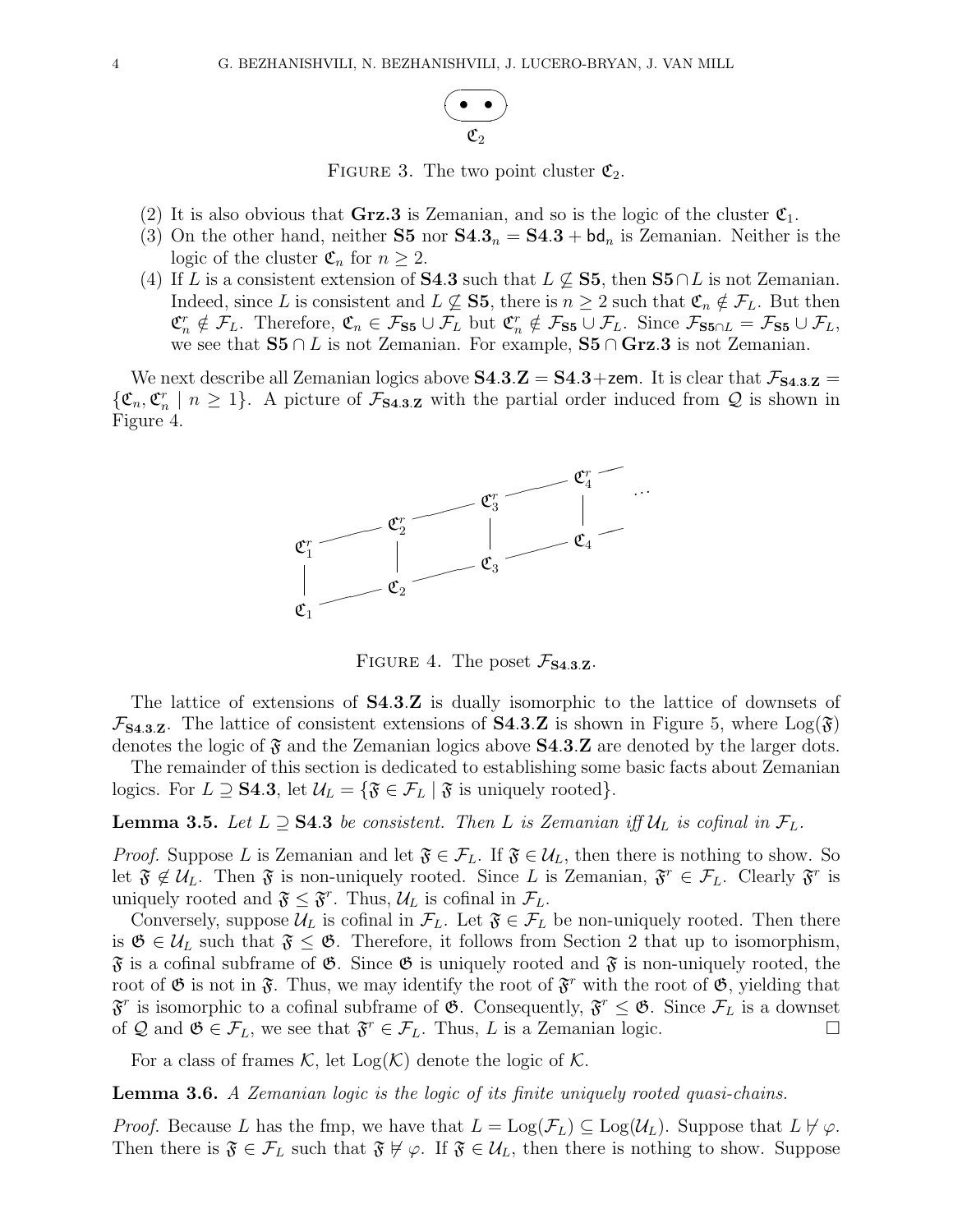

FIGURE 5. The lattice of consistent extensions of **S4.3.Z**.

 $\mathfrak{F} \notin \mathcal{U}_L$ . Then  $\mathfrak{F}$  is non-uniquely rooted. Since L is Zemanian,  $\mathfrak{F}^r \in \mathcal{U}_L$ . As  $\mathfrak{F}$  is a generated subframe of  $\mathfrak{F}^r$ , from  $\mathfrak{F} \not\models \varphi$  it follows that  $\mathfrak{F}^r \not\models \varphi$ . Thus,  $L = \text{Log}(\mathcal{U}_L)$ .

We finish the section by axiomatizing Zemanian logics by means of Jankov-Fine formulas. For  $\mathfrak{F} \in \mathcal{Q}$ , let  $\mathfrak{F}^a$  be the ordinal sum  $\mathfrak{C}_2 \oplus (\mathfrak{F} \setminus \min(\mathfrak{F}))$  shown in Figure 6. Intuitively,  $\mathfrak{F}^a$ is obtained by replacing the root cluster of  $\mathfrak F$  by the two point cluster. When  $\mathfrak F$  is uniquely rooted, this amounts to adding a second root.

**Theorem 3.7.** Let  $L \supseteq S4.3$  be consistent. Then L is Zemanian iff for each  $\mathfrak{G} \in \text{min}(\mathcal{Q} \setminus \mathcal{Q})$  $\mathcal{F}_L$ ), either  $\mathfrak G$  is non-uniquely rooted or  $\mathfrak G \setminus \{r\}$  is uniquely rooted and  $(\mathfrak G \setminus \{r\})^a \notin \mathcal{F}_L$ .

*Proof.* Suppose for each  $\mathfrak{G} \in \text{min}(\mathcal{Q} \setminus \mathcal{F}_L)$ , either  $\mathfrak{G}$  is non-uniquely rooted or  $\mathfrak{G} \setminus \{r\}$  is uniquely rooted and  $(\mathfrak{G} \setminus \{r\})^a \notin \mathcal{F}_L$ . Let  $\mathfrak{F} \in \mathcal{F}_L$  be non-uniquely rooted. If  $\mathfrak{F}^r \notin \mathcal{F}_L$ , then there is  $\mathfrak{G} \in \text{min}(\mathcal{Q} \setminus \mathcal{F}_L)$  such that  $\mathfrak{G} \leq \mathfrak{F}^r$ . Therefore, up to isomorphism,  $\mathfrak{G}$  is a



FIGURE 6. The frame  $\mathfrak{F}^a$ .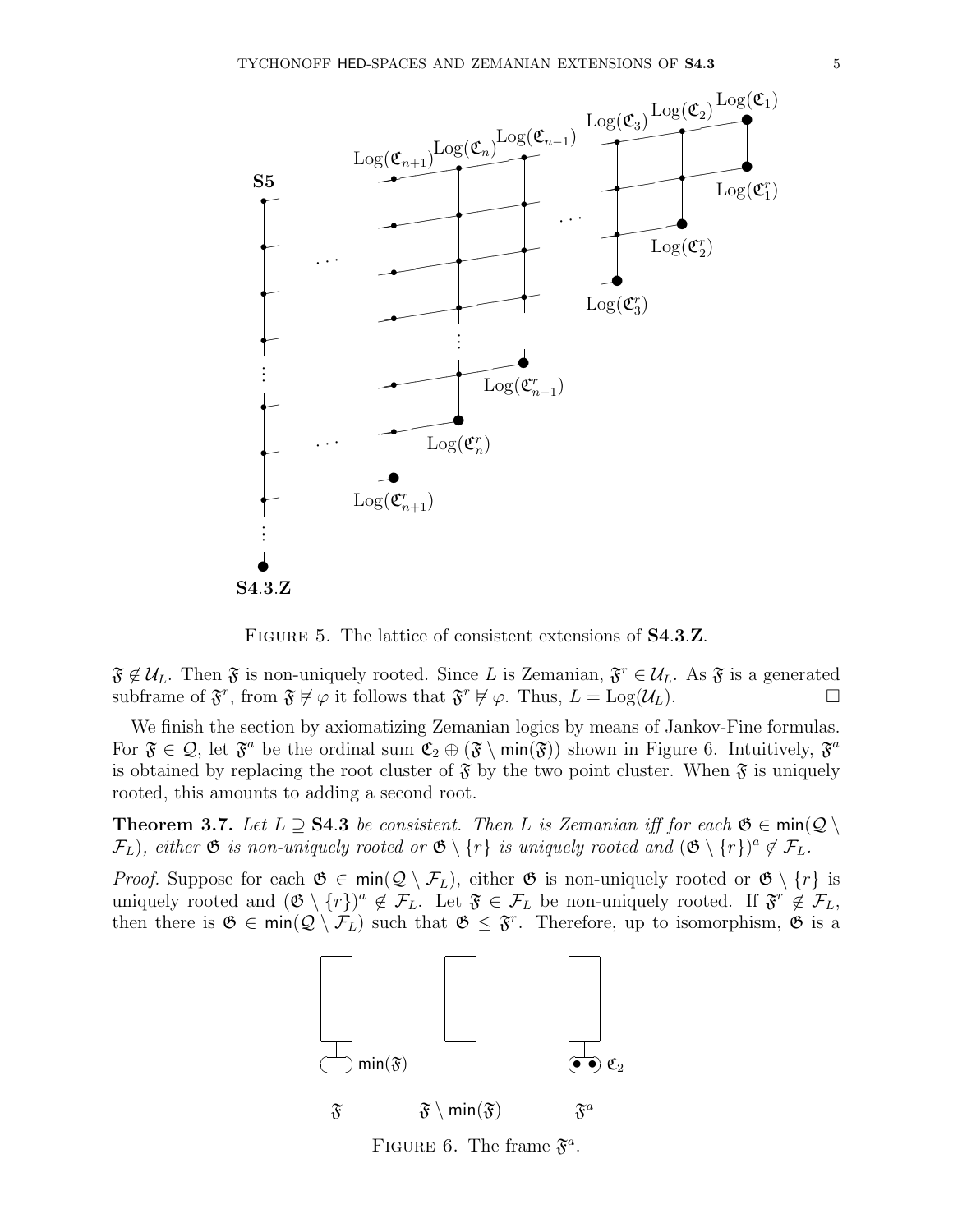cofinal subframe of  $\mathfrak{F}^r$ . Since  $\mathcal{Q} \setminus \mathcal{F}_L$  is an upset of  $\mathcal{Q}$  and  $\mathfrak{F} \in \mathcal{F}_L$ , we have that  $\mathfrak{G} \not\leq \mathfrak{F}$ , so  $\mathfrak{G}$  is not isomorphic to any cofinal subframe of  $\mathfrak{F}$ . Thus,  $\varnothing \neq \mathfrak{G} \setminus \mathfrak{F} \subseteq \mathfrak{F}^r \setminus \mathfrak{F} = \{r\}$ , and hence  $\mathfrak G$  is uniquely rooted. By assumption, this yields that  $\mathfrak G \setminus \{r\}$  is uniquely rooted and  $(\mathfrak{G} \setminus \{r\})^a \notin \mathcal{F}_L$ . Because  $\mathfrak{G}$  is cofinal in  $\mathfrak{F}^r$ , it follows that  $\mathfrak{G} \setminus \{r\}$  is cofinal in  $\mathfrak{F}^r \setminus \{r\} = \mathfrak{F}$ . Without loss of generality, we may assume that the root of  $\mathfrak{G} \setminus \{r\}$  is contained in the root cluster of  $\mathfrak{F}$ . Since  $\mathfrak{F}$  is non-uniquely rooted, we have that  $(\mathfrak{G} \setminus \{r\})^a$  is isomorphic to a cofinal subframe of  $\mathfrak{F}$ . Therefore,  $(\mathfrak{G} \setminus \{r\})^a \leq \mathfrak{F}$ . As  $\mathcal{F}_L$  is a downset, we obtain that  $(\mathfrak{G}\setminus \{r\})^a \in \mathcal{F}_L$ . The obtained contradiction proves that  $\mathfrak{F}^r \in \mathcal{F}_L$ , and hence L is Zemanian.

For the converse, we proceed by contraposition. Suppose there is  $\mathfrak{G} \in \text{min}(\mathcal{Q} \setminus \mathcal{F}_L)$  such that  $\mathfrak G$  is uniquely rooted, and either  $\mathfrak G\backslash\{r\}$  is non-uniquely rooted or  $(\mathfrak G\backslash\{r\})^a\in\mathcal F_L$ . Since  $\mathfrak{G}$  is uniquely rooted,  $\mathfrak{G} = (\mathfrak{G} \setminus \{r\})^r$ . First suppose  $\mathfrak{G} \setminus \{r\}$  is non-uniquely rooted. The minimality of  $\mathfrak{G}$  in  $\mathcal{Q} \setminus \mathcal{F}_L$  yields that  $\mathfrak{G} \setminus \{r\} \in \mathcal{F}_L$ . Therefore, L is not Zemanian because  $\mathfrak{G} \setminus \{r\} \in \mathcal{F}_L$  is non-uniquely rooted and  $(\mathfrak{G} \setminus \{r\})^r = \mathfrak{G} \notin \mathcal{F}_L$ . Next suppose  $\mathfrak{G} \setminus \{r\}$ is uniquely rooted. Then  $(\mathfrak{G} \setminus \{r\})^a \in \mathcal{F}_L$ . By construction,  $(\mathfrak{G} \setminus \{r\})^a$  is non-uniquely rooted. Because  $\mathfrak{G} \setminus \{r\}$  is uniquely rooted,  $\mathfrak{G} \setminus \{r\}$  is isomorphic to a cofinal subframe of  $(\mathfrak{G} \setminus \{r\})^a$ , so  $\mathfrak{G} \setminus \{r\} \leq (\mathfrak{G} \setminus \{r\})^a$ . Since  $\mathfrak{G}$  is uniquely rooted and  $\mathfrak{G} \setminus \{r\} \leq (\mathfrak{G} \setminus \{r\})^a$ , it follows that  $\mathfrak{G} = (\mathfrak{G} \setminus \{r\})^r$  is isomorphic to a cofinal subframe of  $((\mathfrak{G} \setminus \{r\})^a)^r$ , hence  $\mathfrak{G} \leq ((\mathfrak{G} \setminus \{r\})^a)^r$ . As  $\mathcal{Q} \setminus \mathcal{F}_L$  is an upset in  $\mathcal Q$  containing  $\mathfrak{G}$ , we have that  $((\mathfrak{G} \setminus \{r\})^a)^r \notin \mathcal{F}_L$ . Thus,  $(\mathfrak{G} \setminus \{r\})^d \in \mathcal{F}_L$  but  $((\mathfrak{G} \setminus \{r\})^d)^r \notin \mathcal{F}_L$ , and so L is not Zemanian.

Corollary 3.8. Let  $L \supseteq S4.3$ . If  $\min(Q \setminus \mathcal{F}_L) = \{ \mathfrak{G} \}$ , then L is Zemanian iff  $\mathfrak{G}$  is nonuniquely rooted.

*Proof.* Suppose that  $\mathfrak{G}$  is non-uniquely rooted. Then every quasi-chain in min( $\mathcal{Q}\setminus\mathcal{F}_L$ ) is nonuniquely rooted, so  $L$  is Zemanian by Theorem 3.7. Conversely, suppose that  $L$  is Zemanian. Then Theorem 3.7 yields that either  $\mathfrak{G}$  is non-uniquely rooted or  $\mathfrak{G} \setminus \{r\}$  is uniquely rooted and  $(\mathfrak{G} \setminus \{r\})^a \notin \mathcal{F}_L$ . We show that the latter condition is never satisfied when  $\min(Q \setminus \mathcal{F}_L)$ is a singleton. Suppose that both  $\mathfrak{G}$  and  $\mathfrak{G} \setminus \{r\}$  are uniquely rooted. Since the depth of  $\mathfrak{G}$ is greater than the depth of  $(\mathfrak{G} \setminus \{r\})^a$ , we have that  $\mathfrak{G}$  is not isomorphic to any subframe of  $(\mathfrak{G} \setminus \{r\})^a$ . Therefore,  $\mathfrak{G} \not\leq (\mathfrak{G} \setminus \{r\})^a$ , and so  $(\mathfrak{G} \setminus \{r\})^a \in \mathcal{F}_L$ .

## 4. S4.3 and HED-spaces

We assume the reader is familiar with basic topological concepts (see, e.g., [14]). For a topological space X, we use  $\mathbf{c}_X$  and  $\mathbf{i}_X$  for closure and interior in X, respectively. We recall that a topological space X is *extremally disconnected* ( $ED$ ) if the closure of any open set is open, and X is hereditarily extremally disconnected (HED) if every subspace of X is  $ED$ . While HED is clearly a stronger concept than ED, it is of note that every countable Hausdorff ED-space is HED (see, e.g., [8, pg. 86]). As we pointed out in the introduction, if we interpret  $\square$  as topological interior, and hence  $\lozenge$  as topological closure, then  $S4.2 = S4 + \lozenge \square \lozenge \square \lozenge p$ axiomatizes all ED-spaces, and S4.3 axiomatizes all HED-spaces.

Since S4-frames can be viewed as special topological spaces, called Alexandroff spaces, in which each point has a least open neighborhood (namely the set of points that are Raccessible from it), relational completeness of logics above S4 clearly implies their topological completeness. However, Alexandroff spaces do not satisfy higher separation axioms. In fact, an Alexandroff space is  $T_1$  iff it is discrete. Therefore, obtaining completeness with respect to "good" topological spaces, such as Tychonoff spaces, requires additional work.

As we pointed out in the introduction,  $S4.2$  is the logic of the Gleason cover  $E(\mathbb{I})$  of the real unit interval  $\mathbb{I} = [0, 1]$ , and **S4.3** is the logic of a countable subspace of  $E(\mathbb{I})$ . Our goal is to build on this and show that an extension of S4.3 is the logic of a Tychonoff HED-space iff it is a Zemanian logic. The key technique is to associate a Tychonoff HED-space  $X_{\mathfrak{F}}$  with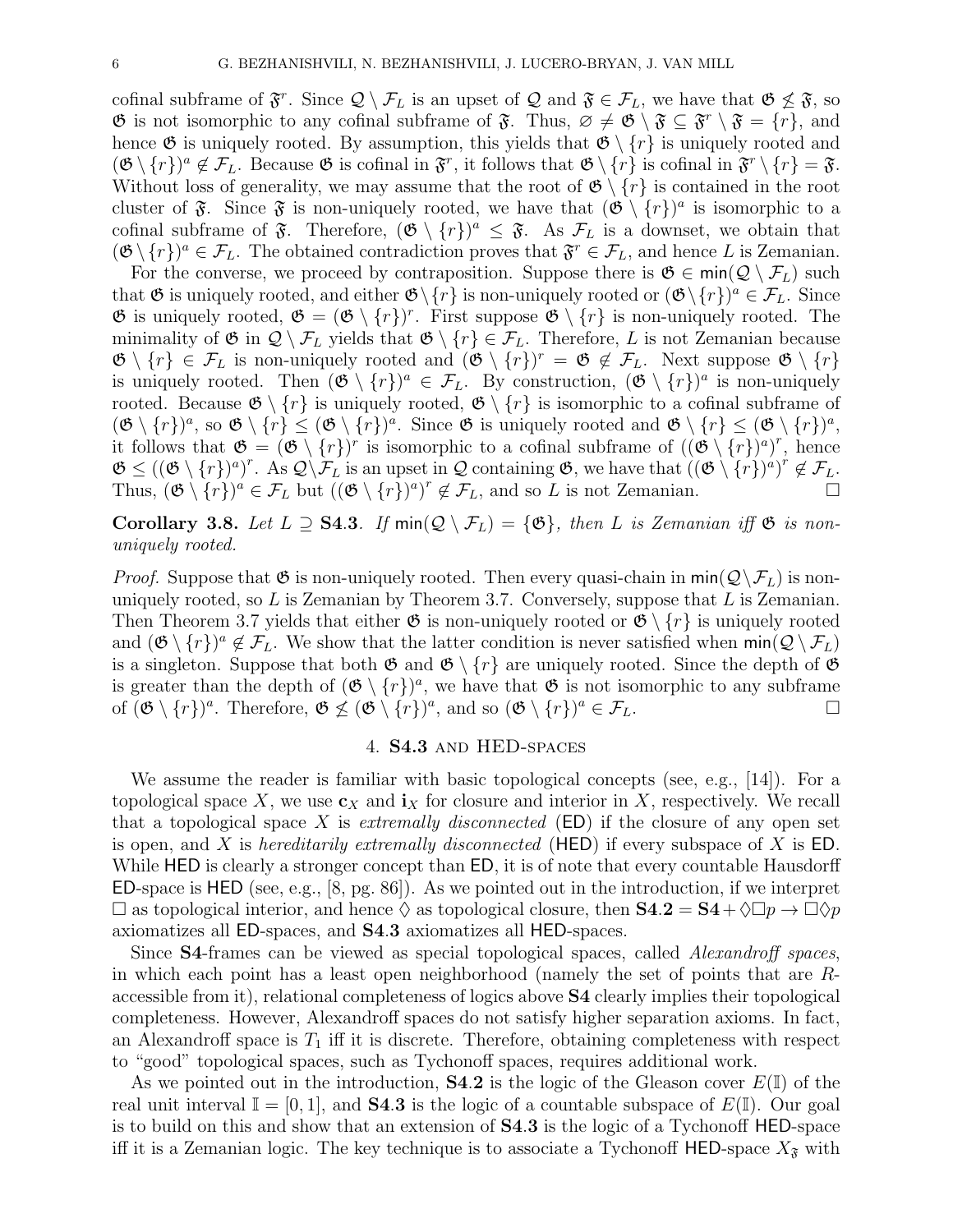each uniquely rooted finite quasi-chain  $\mathfrak F$  of depth  $> 1$  so that the logic Log( $X_{\mathfrak F}$ ) of the space  $X_{\mathfrak{F}}$  is equal to  $\text{Log}(\mathfrak{F})$ . For this we require some tools.

We recall that the *Gleason cover*  $E(X)$  of a compact Hausdorff space X is the (unique up to homeomorphism) compact Hausdorff ED-space for which there exists an *irreducible map*  $\pi: E(X) \to X$  (an onto continuous map such that the image of a proper closed subspace is proper). The Gleason cover of  $X$  is realized as the Stone space of the complete Boolean algebra of regular open subsets of X, accompanied by the mapping  $\pi(\nabla) = \bigcap \{c_X(U) | U \in$  $\nabla$ } (see [17]). The *Cantor cube*,  $2^c$ , is the topological product of continuum many copies of the two-point discrete space 2. We will consider the Gleason cover  $E(2^c)$  of the Cantor cube  $2^{\mathfrak{c}}$ .

A space X is resolvable provided there is a dense subset D of X such that  $X \backslash D$  is dense in X. If X is not resolvable, then X is *irresolvable*. If every subspace of X is irresolvable, then X is hereditarily irresolvable, and X is open-hereditarily irresolvable if every open subspace of  $X$  is irresolvable. A space  $X$  is nodec provided every nowhere dense subset is closed (equivalently, closed and discrete).

**Definition 4.1.** [11, §2] Suppose X is a topological space.

(1) For a subspace Y of X, let

 $N(Y) = \bigcup \{c_X(D) | D$  is a countable discrete subspace of Y.

(2) The subspaces Y and Z of X are far if  $N(Y) \cap N(Z) = \emptyset$ .

**Theorem 4.2.** [11, §4] There is a countable pairwise disjoint family  $\mathcal A$  of countable crowded dense subsets of  $E(2^{\mathfrak{c}})$  such that

- (1) Each element of  $A$  is a nodec open-hereditarily irresolvable  $ED\text{-}space$ .
- (2) Distinct elements of A are far.

**Remark 4.3.** As follows from [11, §4], each element of  $A$  is not only nodec and openhereditarily irresolvable, but also maximal, hence submaximal, and hence also hereditarily irresolvable.

A dense partition of a topological space X is a pairwise disjoint collection  $\mathcal P$  of dense subsets of X such that  $X = \bigcup \mathcal{P}$ . Call X *n*-resolvable provided there is a dense partition of X consisting of n elements; otherwise X is called *n*-irresolvable.

Let A be as in Theorem 4.2. Enumerate  $\mathcal{A} = \{A_1, \ldots, A_n, \ldots\}$  and set  $X = A_1 \cup \cdots \cup A_n$ .

#### Lemma 4.4.

- $(1)$  X is nodec.
- (2) If  $k > n$  and N is nowhere dense in X, then  $N(A_k) \cap \mathbf{c}_{E(2^c)}(N) = \emptyset$ .
- (3) A nonempty open subspace U of X is n-resolvable and  $(n + 1)$ -irresolvable.

*Proof.* (1). Suppose N is nowhere dense in X. We show that  $N_i := N \cap A_i$  is nowhere dense in the subspace  $A_i$ . Let U be an open subset of  $A_i$  such that  $U \subseteq \mathbf{c}_X(N_i)$ . Then there is an open subset V of X such that  $U = V \cap A_i$ . Since  $A_i$  is dense in X, we have  $V \subseteq \mathbf{c}_X(U)$ . Therefore,  $V \subseteq \mathbf{c}_X(N_i) \subseteq \mathbf{c}_X(N)$ . Because N is nowhere dense in X, we have  $V = \emptyset$ . Thus,  $U = \emptyset$ , and so  $N_i$  is nowhere dense in  $A_i$ .

Since  $A_i$  is nodec,  $N_i$  is closed and discrete. If  $i \neq j$ , then  $A_i$  and  $A_j$  are far. Therefore, as  $N_i$  is countable,

$$
\mathbf{c}_{E(2^c)}(N_i) \cap A_j \subseteq N(A_i) \cap N(A_j) = \varnothing.
$$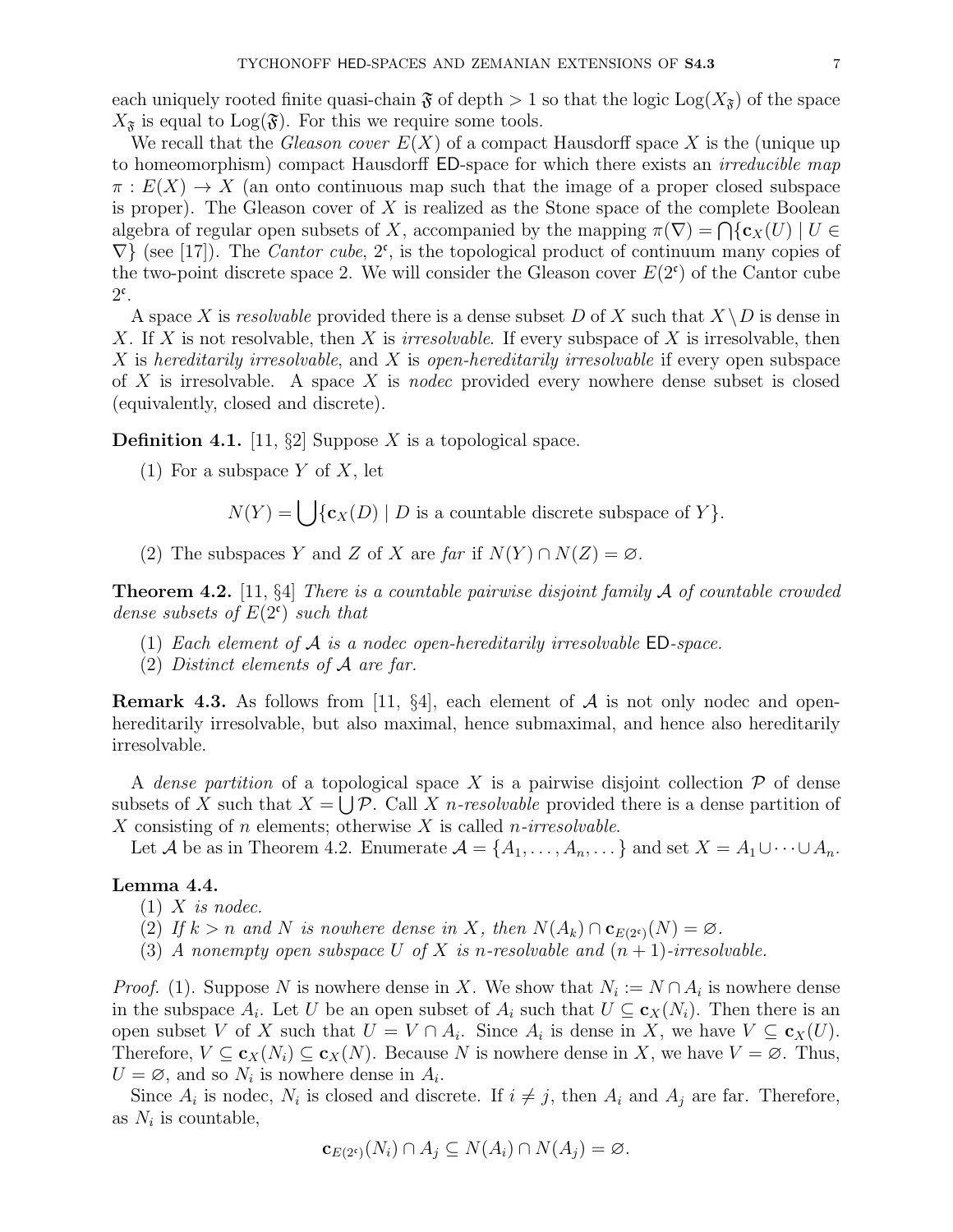Thus,

$$
\mathbf{c}_X(N) = \mathbf{c}_X \left( \bigcup_{i=1}^n N_i \right) = \bigcup_{i=1}^n \mathbf{c}_X(N_i) = \bigcup_{i=1}^n \left[ \mathbf{c}_{E(2^c)}(N_i) \cap X \right] = \bigcup_{i=1}^n \left[ \mathbf{c}_{E(2^c)}(N_i) \cap \bigcup_{j=1}^n A_j \right]
$$
  
= 
$$
\bigcup_{i=1}^n \bigcup_{j=1}^n (\mathbf{c}_{E(2^c)}(N_i) \cap A_j) = \bigcup_{i=1}^n \mathbf{c}_{E(2^c)}(N_i) \cap A_i = \bigcup_{i=1}^n \mathbf{c}_{A_i}(N_i) = \bigcup_{i=1}^n N_i = N,
$$

and so  $N$  is closed in  $X$ . This yields that  $X$  is a nodec space.

(2). Suppose  $k > n$ . Then  $A_i$  and  $A_k$  are far for each  $i \leq n$ . Since  $N_i$  is a countable discrete subset of  $A_i$ , we have

$$
N(A_k)\cap \mathbf{c}_{E(2^c)}(N)=N(A_k)\cap \bigcup_{i=1}^n \mathbf{c}_{E(2^c)}(N_i)=\bigcup_{i=1}^n N(A_k)\cap \mathbf{c}_{E(2^c)}(N_i)\subseteq \bigcup_{i=1}^n N(A_k)\cap N(A_i)=\varnothing.
$$

(3). Let U be a nonempty open subspace of X. Note that X is n-resolvable since  $\{A_1, \ldots, A_n\}$  is a dense partition of X. Therefore, U is n-resolvable by [12, Prop. 1.1(c)]. Since  $A_i$  is dense,  $U \cap A_i$  is a nonempty open subset of  $A_i$ , and hence a crowded openhereditarily irresolvable space. Because  $U = \bigcup_{n=1}^{\infty}$  $i=1$  $(U \cap A_i)$ , it follows from [12, Lem. 3.2(a)] that U is  $(n+1)$ -irresolvable.

For  $m > 1$  and a finite uniquely rooted quasi-chain  $\mathfrak F$  of depth m, we construct  $X_{\mathfrak F}$  by recursion on m. Suppose  $max(\mathfrak{F})$  consists of n elements.

**Base case:** For  $m = 2$ , set  $X_{\tilde{\sigma}} = \bigcup_{i=1}^{n} A_i$ . Then  $X_{\tilde{\sigma}}$  is a countable dense subspace of  $E(2^c)$ , and hence  $X_{\mathfrak{F}}$  is a countable crowded ED-space.

**Recursive step:** Suppose  $m > 2$ ,  $\mathfrak{G} := \mathfrak{F} \setminus \max(\mathfrak{F})$ , and  $Y := X_{\mathfrak{G}}$  is already built. So Y is a countable crowded  $ED$ -space constructed from the finite uniquely rooted quasi-chain  $\mathfrak{G}$ . Let  $Z = \bigcup_{i=1}^n A_i$ . Since  $A_{n+1}$  is crowded, it is easy to construct a countable family  $\{U_i \mid i \in \omega\}$  of open sets in  $A_{n+1}$  such that their closures in  $A_{n+1}$  are pairwise disjoint. Picking a point from each  $U_i$  then yields a countably infinite closed discrete subset D of  $A_{n+1}$ . By [23, Prop. 1.48],  $\mathbf{c}_{E(2^c)}(D)$  is homeomorphic to  $\beta\omega$  since countable sets in an ED-space are C<sup>\*</sup>-embedded (see, e.g., [23, Prop. 1.64]). Also,  $\mathbf{c}_{E(2^c)}(D) \cap Z = \emptyset$  since  $A_i$  and  $A_{n+1}$  are far for all  $i \leq n$ .

By Efimov's theorem [13] (see also [21, Thm. 1.4.7]), each compact Hausdorff ED-space of weight  $\leq \mathfrak{c}$  can be embedded in  $\beta\omega$ . Therefore,  $\beta Y$  and hence Y is embedded in  $\beta\omega$ , which is homeomorphic to  $\mathbf{c}_{E(2^c)}(D)$ . Since Y is crowded, we may assume that Y is a subspace of  $\mathbf{c}_{E(2^c)}(D) \setminus D$ . We set  $\hat{X}_{\mathfrak{F}}$  to be the subspace  $Y \cup Z$  of  $E(2^c)$ ; see Figure 7.

# 5. PROPERTIES OF  $X_{\tilde{s}}$

It follows from the construction that  $X_{\tilde{\mathbf{x}}}$  is a countable crowded Tychonoff ED-space, and hence an HED-space. Moreover, Z is open and dense in  $X_{\mathfrak{F}}$  and Y is closed and nowhere dense in  $X_{\mathfrak{F}}$ . To see this,  $Y \subseteq \mathbf{c}_{E(2^c)}(D)$  gives  $Y \cap Z = \emptyset$ , so  $Y = X_{\mathfrak{F}} \cap \mathbf{c}_{E(2^c)}(D)$  is closed in  $X_{\mathfrak{F}}$ , and so  $Z = X_{\mathfrak{F}} \setminus Y$  is open in  $X_{\mathfrak{F}}$ . Since each  $A_i$  is dense in  $E(2^c)$ , it follows that Z is dense in  $X_{\mathfrak{F}}$ . As Z is open and dense in  $X_{\mathfrak{F}}$ , we see that  $Y = X_{\mathfrak{F}} \setminus Z$  is nowhere dense.

We recall that a map  $f: X \to Y$  between topological spaces is *interior* provided f is continuous and open. If f is an onto interior map, then we call Y an *interior image* of X. Our next goal is to show that  $\mathfrak{F}$ , viewed as an Alexandroff space, is an interior image of  $X_{\mathfrak{F}}$ . This requires some preliminary lemmas.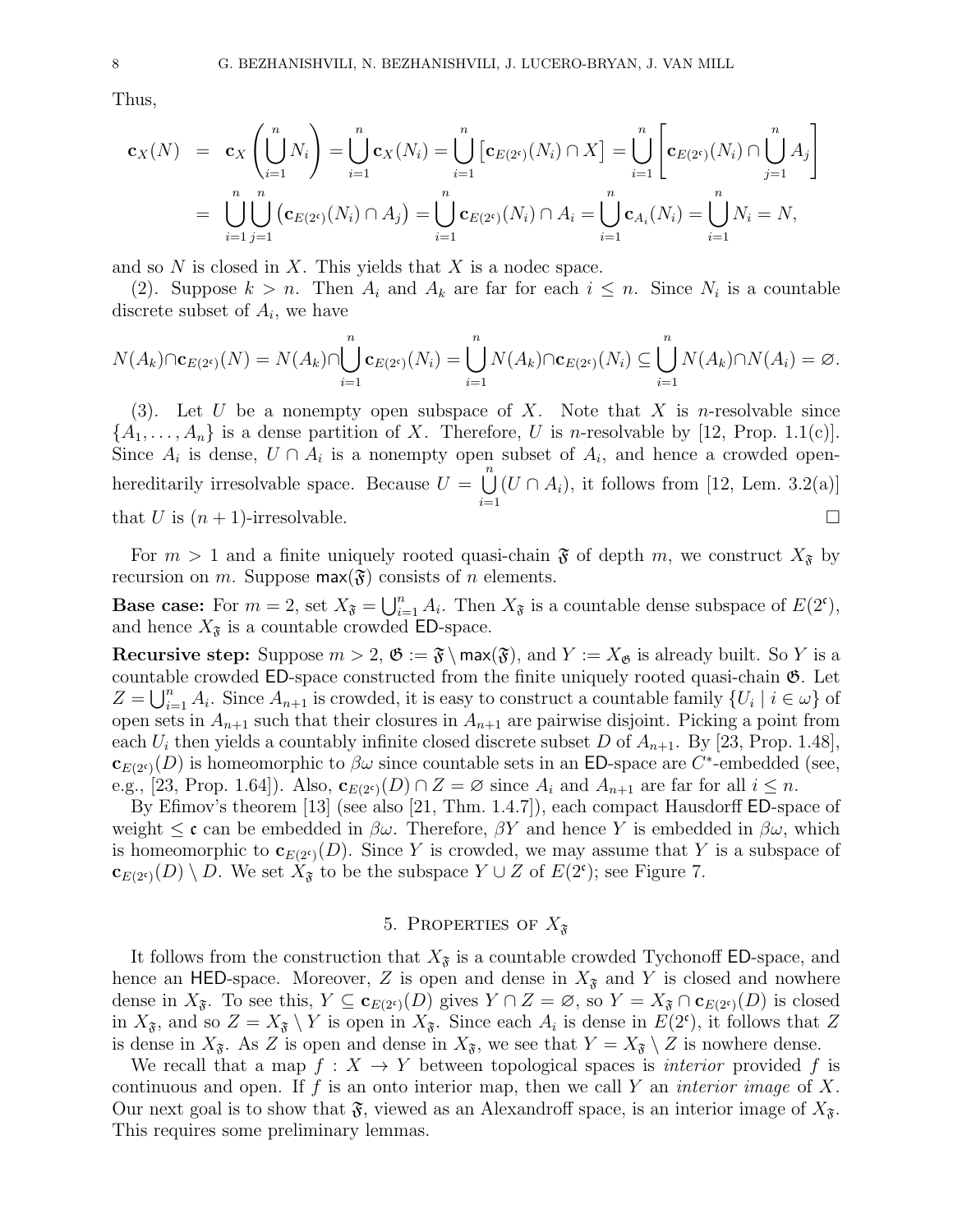

FIGURE 7. Recursive step defining  $X_{\mathfrak{F}} = Y \cup Z$ .

**Lemma 5.1.** Let X, Y be topological spaces and  $f : X \rightarrow Y$  be an onto interior map. Suppose  $C \subseteq Y$  is closed and  $D = f^{-1}(C)$ . Then the restriction of f to D is an interior mapping onto C.

*Proof.* Let g be the restriction of f to D. Since f is continuous and onto, g is continuous and onto C. For an open subset U of X, we show that  $g(U \cap D) = f(U) \cap C$ . We have

$$
g(U \cap D) = f(U \cap D) \subseteq f(U) \cap f(D) = f(U) \cap f(f^{-1}(C)) = f(U) \cap C.
$$

Conversely, if  $y \in f(U) \cap C$ , then there is  $x \in U$  such that  $f(x) = y$ . Since  $y \in C$ , we have  $x \in f^{-1}(C)$ . Therefore,  $x \in U \cap D$ , and so  $y \in f(U \cap D) = g(U \cap D)$ . Thus, g is in addition open, and the proof is complete.  $\Box$ 

**Lemma 5.2.** A dense subspace of a crowded  $T_1$ -space is crowded.

*Proof.* Let Y be a dense subspace of a crowded  $T_1$ -space X. If  $x \in Y$  is isolated in Y, then there is U open in X such that  $\{x\} = Y \cap U$ . Since X is  $T_1$ ,  $U \setminus \{x\}$  is open. Because X is crowded,  $U \setminus \{x\}$  is nonempty. As Y is dense in X, we have  $\emptyset \neq Y \cap (U \setminus \{x\})$  $(Y \cap U) \setminus \{x\} = \emptyset$ . The obtained contradiction yields that Y is crowded.

Let  $\mathfrak{F} = (W, R)$  be a finite quasi-chain. Call  $U \subseteq W$  an  $R$ -upset provided  $w \in U$  and wRv imply  $v \in U$  (R-downsets are defined dually). Recall that the opens in the Alexandroff topology on  $W$  are the R-upsets, and the closure in the Alexandroff topology is given by  $R^{-1}(A) = \{w \in W \mid \exists v \in A \text{ with } wRv\}.$ 

**Lemma 5.3.** Let X be a  $T_1$ -space and  $\mathfrak{F}$  be a non-uniquely rooted finite quasi-chain. Then  $\mathfrak F$  is an interior image of X iff  $\mathfrak F^r$  is an interior image of X.

*Proof.* First suppose there is an onto interior mapping  $f: X \to \mathfrak{F}^r$ . As  $\mathfrak{F}$  is a generated subframe of  $\mathfrak{F}^r$ , by Lemma 2.2, there is an onto p-morphism  $g: \mathfrak{F}^r \to \mathfrak{F}$ . Since p-morphisms correspond to interior maps between Alexandroff spaces, the composition  $q \circ f : X \to \mathfrak{F}$  is an onto interior map, showing that  $\mathfrak{F}$  is an interior image of X.

Next suppose there is an onto interior mapping  $f : X \to \mathfrak{F}$ . For each  $w \in \text{min}(\mathfrak{F})$ , let  $A_w = f^{-1}(w)$ . Then  $D := f^{-1}(\min(\mathfrak{F}))$  is partitioned into  $\{A_w \mid w \in \min(\mathfrak{F})\}$ . By Lemma 5.1, the restriction of f is an interior mapping of D onto  $\min(\mathfrak{F})$ . Therefore, since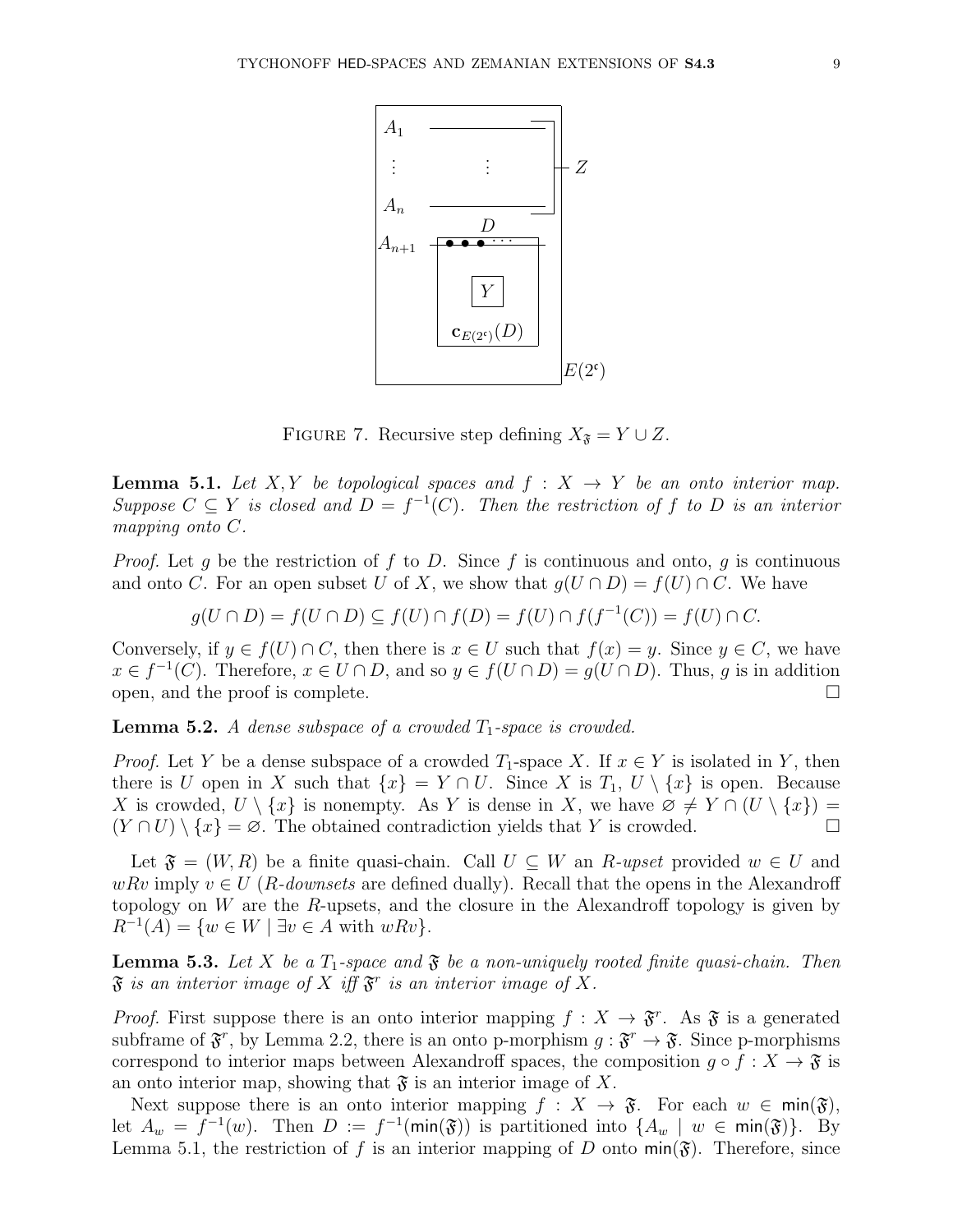$R^{-1}(w) = \min(\mathfrak{F})$ , each  $A_w$  is dense in D. Because  $\min(\mathfrak{F})$  contains more than one point, D is crowded. By Lemma 5.2, each  $A_w$  is crowded, hence infinite.

Choose  $w_0 \in \text{min}(\mathfrak{F})$ ,  $x_0 \in A_{w_0}$ , and define  $g: X \to \mathfrak{F}^r$  by

$$
g(x) = \begin{cases} r & \text{if } x = x_0, \\ f(x) & \text{if } x \neq x_0. \end{cases}
$$

Clearly g is a well-defined map, and g is onto since  $g(x_0) = r$  and  $A_{w_0} \setminus \{x_0\} \neq \emptyset$ . For  $w \in \mathfrak{F}^r$ , observe that

$$
g^{-1}(R(w)) = \begin{cases} X & \text{if } w = r, \\ X \setminus \{x_0\} & \text{if } w \in \min(\mathfrak{F}), \\ f^{-1}(R(w)) & \text{otherwise.} \end{cases}
$$

Therefore, g is continuous since X is  $T_1$  and f is continuous. For a nonempty open subset U of  $X$ , observe that

$$
g(U) = \begin{cases} f(U) & \text{if } x_0 \notin U, \\ \mathfrak{F}^r & \text{if } x_0 \in U. \end{cases}
$$

Thus, g is open since f is open and  $\mathfrak{F}$  is a generated subframe of  $\mathfrak{F}^r$ . Consequently,  $\mathfrak{F}^r$  is an interior image of X.

We are ready to prove that  $\mathfrak F$  is an interior image of  $X_{\mathfrak F}$ .

**Theorem 5.4.**  $\mathfrak{F}$  is an interior image of  $X_{\mathfrak{F}}$ .

*Proof.* Suppose  $max(\mathfrak{F})$  consists of n elements. Let  $\mathfrak{G} = \mathfrak{F}\setminus max(\mathfrak{F})$ . We proceed by induction on  $m \geq 2$ . First suppose  $m = 2$ . By Lemma 4.4(3),  $X_{\mathfrak{F}}$  is *n*-resolvable. By [3, Lem. 7.17],  $\max(\mathfrak{F})$  is an interior image of  $X_{\mathfrak{F}}$ . Therefore, since  $\mathfrak{F} = \max(\mathfrak{F})^r$ , Lemma 5.3 yields that  $\mathfrak{F}$ is an interior image of  $X_{\mathfrak{F}}$ .

Next suppose  $m > 2$ . By construction,  $X_{\mathfrak{F}} = Y \cup Z$ , where  $Y = X_{\mathfrak{G}}$  and  $Z = \bigcup_{i=1}^{n} A_i$ . By the inductive hypothesis, there is an onto interior map  $g: Y \to \mathfrak{G}$ . By Lemma 4.4(3), the open subspace Z of  $X_{\mathfrak{F}}$  is n-resolvable. Therefore, by [3, Lem. 7.17], there is an onto interior map  $h: Z \to \text{max}(\mathfrak{F})$ . Define  $f: X_{\mathfrak{F}} \to \mathfrak{F}$  by

$$
f(x) = \begin{cases} g(x) & \text{if } x \in Y, \\ h(x) & \text{if } x \in Z. \end{cases}
$$

Since Y and Z are complements in  $X_{\mathfrak{F}}$ , the map f is well-defined. It is onto since g is onto  $\mathfrak{G}$  and h is onto max $(\mathfrak{F})$ . Moreover,

$$
f^{-1}(R^{-1}(w)) = \begin{cases} X_{\mathfrak{F}} & \text{if } w \in \max(\mathfrak{F}), \\ g^{-1}(R^{-1}(w)) & \text{if } w \in \mathfrak{G}. \end{cases}
$$

Since g is continuous and Y is closed in  $X_{\mathfrak{F}}$ , if  $w \in \mathfrak{G}$ , then  $f^{-1}(R^{-1}(w))$  is closed in  $X_{\mathfrak{F}}$ . Therefore, f is continuous. To see that f is open, let U be a nonempty open subset of  $X_{\tilde{\mathfrak{s}}}$ . Since  $A_i$  is dense in Z and hence in  $X_{\mathfrak{F}}$ , we have  $U \cap A_i \neq \emptyset$  for all  $i \leq n$ . So

$$
f(U) = f(U \cap Z) \cup f(U \cap Y) = h(U \cap Z) \cup g(U \cap Y) = \max(\mathfrak{F}) \cup g(U \cap Y).
$$

Because g is open and  $U \cap Y$  is open in Y, we have  $g(U \cap Y)$  is an R-upset of  $\mathfrak{G}$ . Therefore,  $f(U)$  is an R-upset of  $\mathfrak{F}$ . Thus, f is open, so f is an onto interior map, and hence  $\mathfrak{F}$  is an interior image of  $X_{\mathfrak{F}}$ .

We recall the definition of the *localic Krull dimension*  $\dim(X)$  of a topological space X from [3]: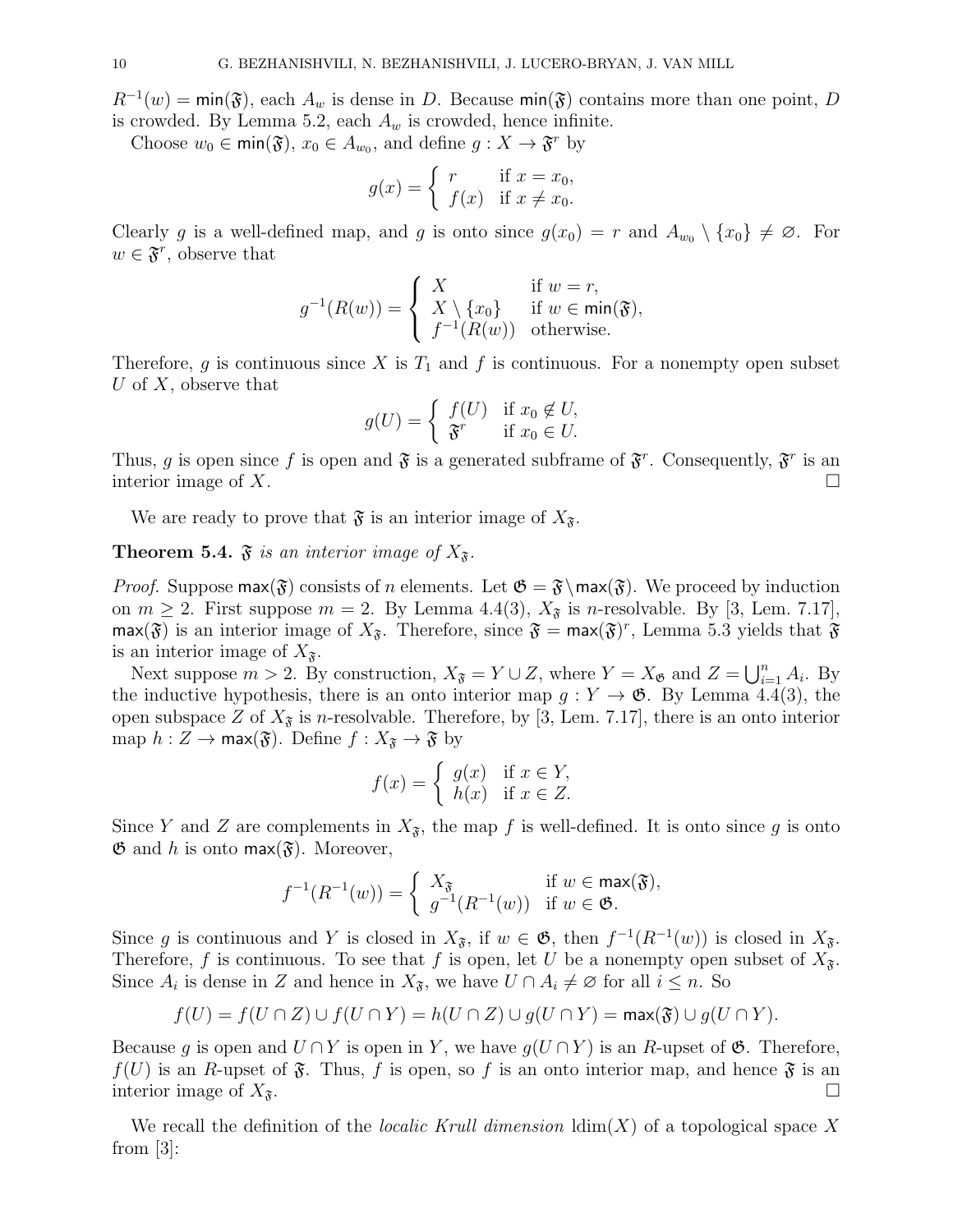$ldim(X) = -1$  if  $X = \emptyset$ ,  $\dim(X) \leq n$  if  $\dim(D) \leq n-1$  for every nowhere dense subset D of X,  $ldim(X) = n$  if  $ldim(X) \leq n$  and  $ldim(X) \leq n-1$ ,  $ldim(X) = \infty$  if  $ldim(X) \nless n$  for any  $n = -1, 0, 1, 2, \ldots$ .

As follows from [3, Sec. 7], for a  $T_1$ -space X, we have  $\dim(X) \leq n$  iff  $X \models \mathsf{zem}_n$ ; in particular, X is nodec iff  $ldim(X) \leq 1$ .

**Theorem 5.5.** The localic Krull dimension of  $X_{\tilde{\sigma}}$  is  $m-1$ .

*Proof.* The proof is by induction on  $m \geq 2$ . First suppose  $m = 2$ . Then  $X_{\mathfrak{F}}$  is nodec by Lemma 4.4(1). Since  $X_{\mathfrak{F}}$  is a crowded  $T_1$ -space, it follows from [3, Lem. 7.5] that  $\text{ldim}(X_{\mathfrak{F}})$  = 1.

Next suppose  $m > 2$ . Let  $\max(\mathfrak{F})$  consist of n elements and  $\mathfrak{G} = \mathfrak{F} \setminus \max(\mathfrak{F})$ . By construction,  $X_{\mathfrak{F}} = Y \cup Z$ , where  $Y = X_{\mathfrak{G}}, Y \subseteq \mathbf{c}_{E(2^c)}(D) \subseteq N(A_{n+1}),$  and  $Z = \bigcup_{i=1}^n A_i$ . By the inductive hypothesis,  $\dim(Y) = m - 2$ . Let N be a nowhere dense subset of  $X_{\mathfrak{F}}$ . Since Z is open in  $X_{\mathfrak{F}}$ , we see that  $N \cap Z$  is nowhere dense in Z. By Lemma 4.4(2),

$$
Y \cap \mathbf{c}_N(N \cap Z) \subseteq N(A_{n+1}) \cap \mathbf{c}_{E(2^c)}(N \cap Z) = \varnothing.
$$

Therefore,  $\mathbf{c}_N (N \cap Z) \subseteq N \setminus Y = N \cap Z$ , showing that  $N \cap Z$  is closed in N. Clearly  $N \cap Z$ is open in N since Z is open in  $X_{\mathfrak{F}}$ . Thus,  $N \cap Z$  is clopen in N. It follows that N is the topological sum of  $N \cap Z$  and  $N \cap Y$ . By Lemma 4.4(1), Z is nodec. So by [3, Lem. 5.3],  $\dim(N \cap Z) \leq \dim(Z) \leq 1 \leq m-2$  and  $\dim(N \cap Y) \leq \dim(Y) = m-2$ . Therefore, [3, Lem. 7.14] yields  $\dim(N) \leq m-2$ . Thus, by definition,  $\dim(X_{\tilde{\sigma}}) \leq m-1$ . But since Y is a nowhere dense subspace of  $X_{\mathfrak{F}}$  with  $\dim(Y) = m - 2$ , we see that  $\dim(X_{\mathfrak{F}}) \nleq m - 2$ . Consequently,  $\text{ldim}(X_{\mathfrak{F}}) = m - 1.$ 

**Lemma 5.6.** Suppose a finite quasi-chain  $\mathfrak{F}$  is an interior image of X. If X has an isolated point, then  $\max(\mathfrak{F})$  is a singleton.

*Proof.* Let  $f: X \to \mathfrak{F}$  be an onto interior mapping. If  $x \in X$  is an isolated point, then since f is interior,  $\{f(x)\}\$ is an R-upset of  $\mathfrak{F}$ . But the least nonempty R-upset of  $\mathfrak{F}$  is max $(\mathfrak{F})$ . Thus,  $\text{max}(\mathfrak{F}) = \{f(x)\}\$ is a singleton.

**Lemma 5.7.** Suppose X is a nodec space and  $\mathfrak{F}$  is a finite quasi-chain. If  $f : X \to \mathfrak{F}$  is an onto interior mapping, then  $\mathfrak{F} = \max(\mathfrak{F})$  or  $\mathfrak{F} = \max(\mathfrak{F})^r$ .

*Proof.* It is shown in [4, Prop. 3.8] that  $S4.Z$  defines the class of nodec spaces. Therefore, an interior image of a nodec space is a nodec space. It is a consequence of [4, Prop. 4.1] that a finite quasi-chain, viewed as an Alexandroff space, is a nodec space iff  $\mathfrak{F}$  is a cluster or  $\mathfrak{F} = \max(\mathfrak{F})^r$ . The result follows.

**Lemma 5.8.** If C is a nonempty closed subset of a nodec ED-space X, then  $C = E \cup F$ where  $E$  and  $F$  are disjoint,  $E$  is clopen, and  $F$  is closed discrete.

*Proof.* Let  $E = c_X \mathbf{i}_X(C)$ . Then  $C \supseteq E$  and E is clopen since X is ED. Also  $F := C \setminus E$  is a closed nowhere dense subset of X. Therefore, F is discrete since X is nodec. Clearly  $E, F$ are disjoint and  $C = E \cup F$ .

The next lemma is the main technical result of the section.

**Lemma 5.9.** If a finite quasi-chain  $\mathfrak{G} = (V, R)$  is an interior image of a closed subspace C of  $X_{\mathfrak{F}}$ , then  $\mathfrak{G}$  is isomorphic to a subframe of  $\mathfrak{F}$ . Moreover, if the interior of C is nonempty, then  $\mathfrak G$  is isomorphic to a cofinal subframe of  $\mathfrak F$ .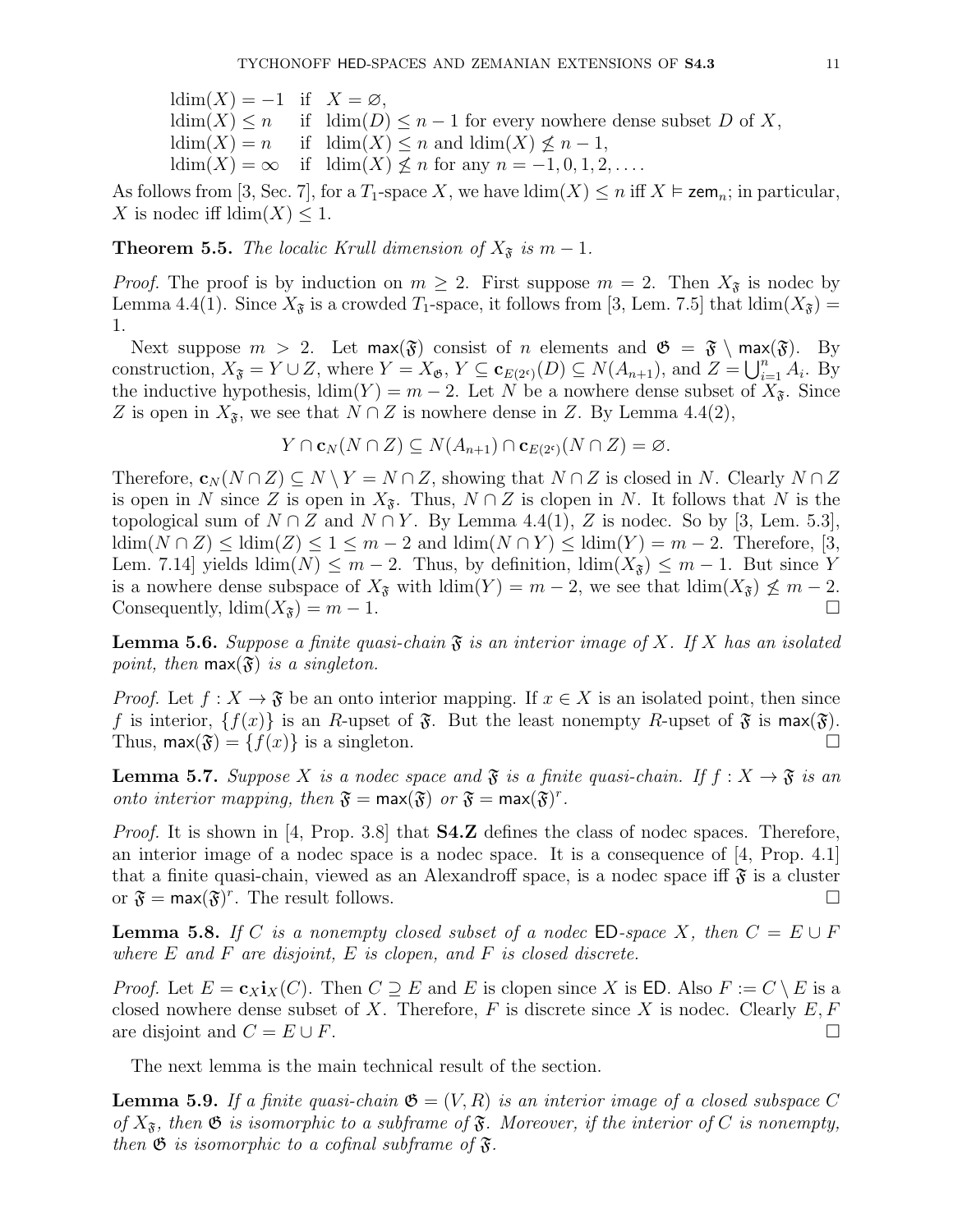*Proof.* Suppose that  $g: C \to \mathfrak{G}$  is an onto interior mapping, depth $(\mathfrak{F}) = m$ , max $(\mathfrak{F})$  consists of *n* elements, and  $max(\mathfrak{G})$  consists of *k* elements. By [3, Lem. 5.3] and Theorem 5.5,  $\dim(C) \leq \dim(X_{\mathfrak{F}}) = m - 1$ . Therefore, by [3, Thm. 5.6],  $C \models \mathsf{bd}_m$ . Since  $\mathfrak{G}$  is an interior image of C, we have  $\mathfrak{G} \models \mathsf{bd}_m$ , and hence depth $(\mathfrak{G}) \leq m$ . Suppose that depth $(\mathfrak{G}) = m$ . If  $\mathfrak{G}$ is non-uniquely rooted, then Lemma 5.3 yields that  $\mathfrak{G}^r$  is an interior image of C. This is a contradiction since  $\mathfrak{G}^r \not\models \mathsf{bd}_m$ . Thus, if depth $(\mathfrak{G}) = m$ , then  $\mathfrak{G}$  is uniquely rooted. We prove that  $\mathfrak G$  is isomorphic to a subframe of  $\mathfrak F$  by induction on  $m \geq 2$ .

**Base case:** Suppose  $m = 2$ . Then  $\mathfrak{G} = \max(\mathfrak{G})$  or  $\mathfrak{G} = \max(\mathfrak{G})^r$ . We show that  $\mathfrak{G}$  is isomorphic to a cofinal subframe of  $\mathfrak{F}$ . For this it is sufficient to show that  $\max(\mathfrak{G})$  consists of no more than *n* elements. Since  $m = 2$ , we have that  $X_{\mathfrak{F}}$  is a nodec ED-space, so Lemma 5.8 gives that  $C = E \cup F$ , where E and F are disjoint, E is clopen in  $X_{\tilde{\sigma}}$ , and F is closed and discrete in  $X_{\mathfrak{F}}$ . If  $F \neq \emptyset$ , then since F is discrete, every point in F is isolated in C. Therefore, C has an isolated point. Thus, by Lemma 5.6,  $max(\mathfrak{G})$  is a singleton, and hence  $max(\mathfrak{G})$ consists of no more than n elements. If  $F = \emptyset$ , then  $C = E$  is open in  $X_{\mathfrak{F}}$ , so  $g^{-1}(\max(\mathfrak{G}))$ is open in  $X_{\mathfrak{F}}$ . By Lemma 4.4(3),  $g^{-1}(\max(\mathfrak{G}))$  is  $(n + 1)$ -irresolvable. Therefore, by [3, Lem. 7.17], max( $\mathfrak{G}$ ) consists of no more than *n* elements. Thus,  $\mathfrak{G}$  is isomorphic to a cofinal subframe of  $\mathfrak{F}$ .

**Inductive step:** Suppose  $m > 2$ . By construction,  $X_{\tilde{\sigma}} = Y \cup Z$ , where  $Y := X_{\tilde{\sigma}}_{\text{max}(\tilde{\sigma})}$  is closed and nowhere dense in  $X_{\mathfrak{F}}$  and  $Z = \bigcup_{i=1}^n A_i$  is open and dense in  $X_{\mathfrak{F}}$ . If  $C \subseteq Y$ , then by the inductive hypothesis,  $\mathfrak{G}$  is isomorphic to a subframe of  $\mathfrak{F} \setminus \max(\mathfrak{F})$ , and hence  $\mathfrak{G}$  is isomorphic to a subframe of  $\mathfrak{F}$ .

Suppose  $C \not\subseteq Y$ , so  $C \cap Z \neq \emptyset$ . We first show that  $\max(\mathfrak{G})$  has no more than *n* elements. Since  $C \cap Z$  is open in C, it follows that  $g|_{C \cap Z}$  is an interior mapping of  $C \cap Z$  onto  $g(C \cap Z)$ , which is a generated subframe of  $\mathfrak{G}$ , and hence contains  $\max(\mathfrak{G})$ . Also  $C \cap Z$  is closed in Z. By Lemma 4.4(1), Z is nodec, so by Lemma 5.8, there are disjoint subsets E and F of Z such that E is clopen in Z, F is closed and discrete in Z, and  $C \cap Z = E \cup F$ . If  $F \neq \emptyset$ , then  $C \cap Z$  has an isolated point, and so  $\textsf{max}(\mathfrak{G}) = \textsf{max}(g(C \cap Z))$  is a singleton by Lemma 5.6. So we may assume that  $F = \emptyset$ . But then  $C \cap Z = E$  is open in Z, and so  $(g|_{C \cap Z})^{-1}$  (max( $\mathfrak{G}$ )) is open in Z. By Lemma 4.4(3),  $g|_{C}^{-1}$  $C_{C \cap Z}^{-1}(\max(\mathfrak{G}))$  is  $(n+1)$ -irresolvable, so it follows from [3, Lem. 7.17 that  $max(\mathfrak{G})$  contains no more than *n* elements.

We next show that  $\mathfrak{G}$  is isomorphic to a cofinal subframe of  $\mathfrak{F}$ . If depth $(\mathfrak{G}) = 1$ , then  $\mathfrak{G} = \max(\mathfrak{G})$ . Since  $\max(\mathfrak{G})$  has no more than n elements and  $\max(\mathfrak{F})$  has n elements,  $\mathfrak{G}$  is isomorphic to a cofinal subframe of  $\mathfrak{F}$ . Suppose depth $(\mathfrak{G}) > 1$ . The set  $N := g^{-1}(\mathfrak{G} \setminus \max(\mathfrak{G}))$ is a closed nowhere dense subset of C. Since the restriction  $g|_{C\cap Z}$  is interior, we have  $N \cap Z = (g|_{C \cap Z})^{-1}(\mathfrak{G} \setminus \text{max}(\mathfrak{G}))$  is a closed nowhere dense subset of Z. By Lemma 4.4(2),

$$
Y \cap \mathbf{c}_{E(2^c)}(N \cap Z) \subseteq N(A_{n+1}) \cap \bigcup_{i=1}^n N(A_i) = \varnothing.
$$

Therefore,

$$
\mathbf{c}_{X_{\mathfrak{F}}}(N \cap Z) = \mathbf{c}_{X_{\mathfrak{F}}}(N \cap Z) \cap (Y \cup Z) = (\mathbf{c}_{X_{\mathfrak{F}}}(N \cap Z) \cap Y) \cup (\mathbf{c}_{X_{\mathfrak{F}}}(N \cap Z) \cap Z)
$$
  
= 
$$
(X_{\mathfrak{F}} \cap \mathbf{c}_{E(2^c)}(N \cap Z) \cap Y) \cup \mathbf{c}_Z(N \cap Z) = \varnothing \cup (N \cap Z) = N \cap Z.
$$

Thus,  $N \cap Z$  is closed in  $X_{\mathfrak{F}}$ . Clearly  $N \cap Z$  is open in N since Z is open in  $X_{\mathfrak{F}}$ . Because  $N \cap Z$  is closed in  $X_{\mathfrak{F}}$ , we have that  $N \cap Z$  is clopen in N. Consequently,  $N \cap Y = N \setminus Z$  is also clopen in N. We proceed by cases.

First suppose  $N \subseteq Z$ . Then  $N = N \cap Z$ , so N is closed in  $X_{\mathfrak{F}}$ , and hence N is closed in  $C \cap Z$ . Therefore,  $(C \cap Z) \setminus N$  is open in  $C \cap Z$ . The restriction  $g|_{C \cap Z} : C \cap Z \to \mathfrak{G}$  is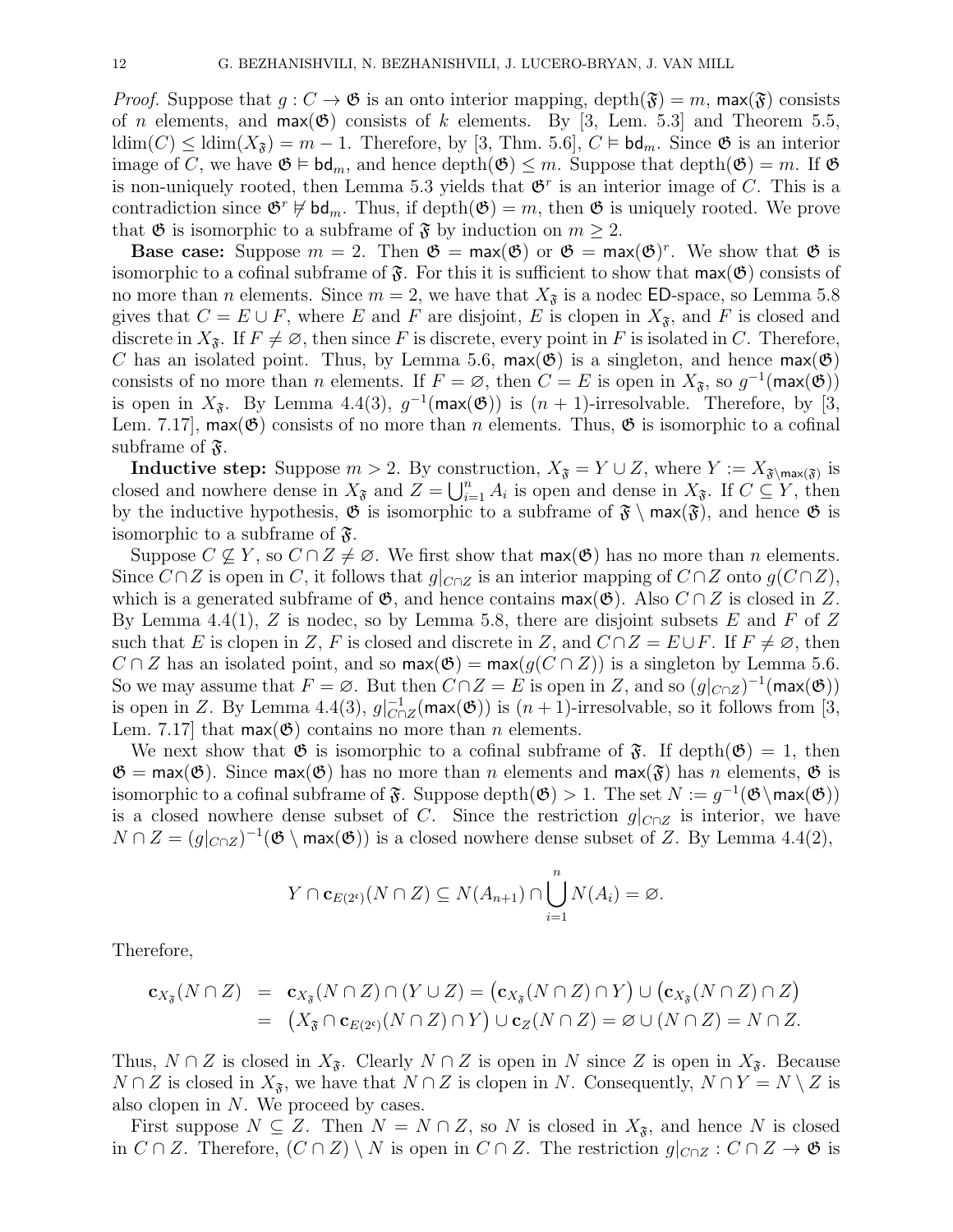interior and onto  $\mathfrak{G}$  since

$$
g|_{C \cap Z}(C \cap Z) = g((C \cap Z) \setminus N) \cup g((C \cap Z) \cap N)
$$
  
 
$$
\supseteq \max(\mathfrak{G}) \cup g(N) = \max(\mathfrak{G}) \cup (\mathfrak{G} \setminus \max(\mathfrak{G})) = \mathfrak{G}.
$$

Because Z is nodec and  $C \cap Z$  is a closed subspace of Z, we see that  $C \cap Z$  is nodec. Since depth( $\mathfrak{G}$ ) > 1, Lemma 5.7 yields that depth( $\mathfrak{G}$ ) = 2 and  $\mathfrak{G}$  is uniquely rooted. As  $depth(\mathfrak{F}) = m > 2$ , max $(\mathfrak{F})$  consists of n elements, and max $(\mathfrak{G})$  has no more than n elements,  $\mathfrak{G}$  is isomorphic to a cofinal subframe of  $\mathfrak{F}$ .

Next suppose  $N \subseteq Y$ . It follows from Lemma 5.1 that the restriction  $g|_N : N \to \mathfrak{G} \backslash \mathfrak{max}(\mathfrak{G})$ is an onto interior map. Moreover, N is closed in C, which is closed in  $X_{\mathfrak{F}}$ , so N is closed in  $X_{\tilde{\sigma}}$ . Therefore, N is also closed in Y. By the inductive hypothesis,  $\mathfrak{G} \setminus \max(\mathfrak{G})$  is isomorphic to a subframe of  $\mathfrak{F} \setminus \max(\mathfrak{F})$ . Thus,  $\mathfrak{G}$  is isomorphic to a cofinal subframe of  $\mathfrak{F}$  since  $\max(\mathfrak{F})$ consists of *n* elements and  $max(\mathfrak{G})$  has no more than *n* elements.

Finally, suppose  $N \cap Z \neq \emptyset$  and  $N \cap Y \neq \emptyset$ . By Lemma 5.1,  $g|N : N \to \mathfrak{G} \setminus \text{max}(\mathfrak{G})$  is an onto interior map. Let r denote a root of  $\mathfrak{G}$  and hence a root of  $\mathfrak{G}\setminus \max(\mathfrak{G})$ . Since  $N \cap Z$ and  $N \cap Y$  are clopen in N, both  $g|_N(N \cap Z)$  and  $g|_N(N \cap Y)$  are R-upsets in  $\mathfrak{G} \setminus \text{max}(\mathfrak{G})$ . Either  $r \in g|_N(N \cap Z)$  or  $r \in g|_N(N \cap Y)$ .

If  $r \in g|_N(N \cap Z)$ , then  $g|_N(N \cap Z) = \mathfrak{G} \setminus \max(\mathfrak{G})$ , so  $g|_{N \cap Z}$  is an interior mapping onto  $\mathfrak{G}\backslash max(\mathfrak{G})$ . Since  $N\cap Z$  is nowhere dense in the nodec space Z, we have that  $N\cap Z$  is discrete, so  $\dim(N \cap Z) = 0$ , and hence  $\operatorname{depth}(\mathfrak{G} \setminus \max(\mathfrak{G})) = 1$  by [3, Thm. 5.6]. Since discrete spaces are irresolvable,  $\mathfrak{G} \setminus \max(\mathfrak{G})$  is a singleton by [3, Lem. 7.17]. Thus, depth $(\mathfrak{G}) = 2$  and  $\mathfrak{G} = \max(\mathfrak{G})^r$ . Because depth $(\mathfrak{F}) = m > 2$ ,  $\max(\mathfrak{F})$  consists of n elements, depth $(\mathfrak{G}) = 2$ , and  $max(\mathfrak{G})$  has no more than *n* elements,  $\mathfrak{G}$  is isomorphic to a cofinal subframe of  $\mathfrak{F}$ .

If  $r \in g|_N(N \cap Y)$ , then  $g|_N(N \cap Y) = \mathfrak{G} \setminus \max(\mathfrak{G})$ , so  $g|_{N \cap Y}$  is an interior mapping onto  $\mathfrak{G} \setminus \max(\mathfrak{G})$ . Since C is closed in  $X_{\mathfrak{F}}$  and N is closed in C, N is closed in  $X_{\mathfrak{F}}$ . But Y is also closed in  $X_{\mathfrak{F}}$ , giving that  $N \cap Y$  is closed in  $X_{\mathfrak{F}}$ , and so  $N \cap Y$  is closed in Y. By the inductive hypothesis,  $\mathfrak{G} \setminus \max(\mathfrak{G})$  is isomorphic to a subframe of  $\mathfrak{F} \setminus \max(\mathfrak{F})$ . Therefore,  $\mathfrak{G}$ is isomorphic to a cofinal subframe of  $\mathfrak F$  since  $\max(\mathfrak F)$  consists of n elements and  $\max(\mathfrak G)$  has no more than  $n$  elements.

Consequently, we have shown that  $\mathfrak G$  is isomorphic to a cofinal subframe of  $\mathfrak F$  whenever  $C \nsubseteq Y$ . If the interior of C is nonempty, then  $C \nsubseteq Y$  since Y is nowhere dense in  $X_{\mathfrak{F}}$ . Thus,  $\mathfrak{G}$  is isomorphic to a cofinal subframe of  $\mathfrak{F}$  and the proof is complete.

We conclude this section by the following consequence of Lemma 5.9, which will be utilized in the last section.

**Theorem 5.10.** If a finite quasi-chain  $\mathfrak{G}$  is an interior image of an open subspace of  $X_{\mathfrak{F}}$ , then  $\mathfrak{G}$  is a p-morphic image of  $\mathfrak{F}$ .

*Proof.* Suppose that there exist an open subspace U of  $X_{\tilde{\sigma}}$  and an onto interior mapping  $g: U \to \mathfrak{G}$ . Since g is onto, for each  $v \in \mathfrak{G}$ , there is  $x_v \in g^{-1}(v)$ . As  $X_{\mathfrak{F}}$  is a Tychonoff ED-space,  $X_{\mathfrak{F}}$  is zero-dimensional. Therefore, for each  $v \in \mathfrak{G}$ , there is a clopen subset  $U_v$  of  $X_{\mathfrak{F}}$  such that  $x_v \in U_v \subseteq U$ . Let  $C = \bigcup_{v \in \mathfrak{G}} U_v$ . Since  $\mathfrak{G}$  is finite, C is a clopen subset of  $X_{\mathfrak{F}}$ contained in U. Because C is open in U,  $g|_C$  is an interior mapping of C onto  $\mathfrak{G}$ . Since C is closed in  $X_{\mathfrak{F}}$  and has nonempty interior, it follows from Lemma 5.9 that  $\mathfrak{G}$  is isomorphic to a cofinal subframe of  $\mathfrak{F}$ . Thus,  $\mathfrak{G}$  is a p-morphic image of  $\mathfrak{F}$  by Lemma 2.1.

## 6. Main results

In this final section we will prove the main results of the paper. Our first result determines the logic of  $X_{\mathfrak{F}}$ . The proof utilizes a topological version of Fine's theorem: for a finite rooted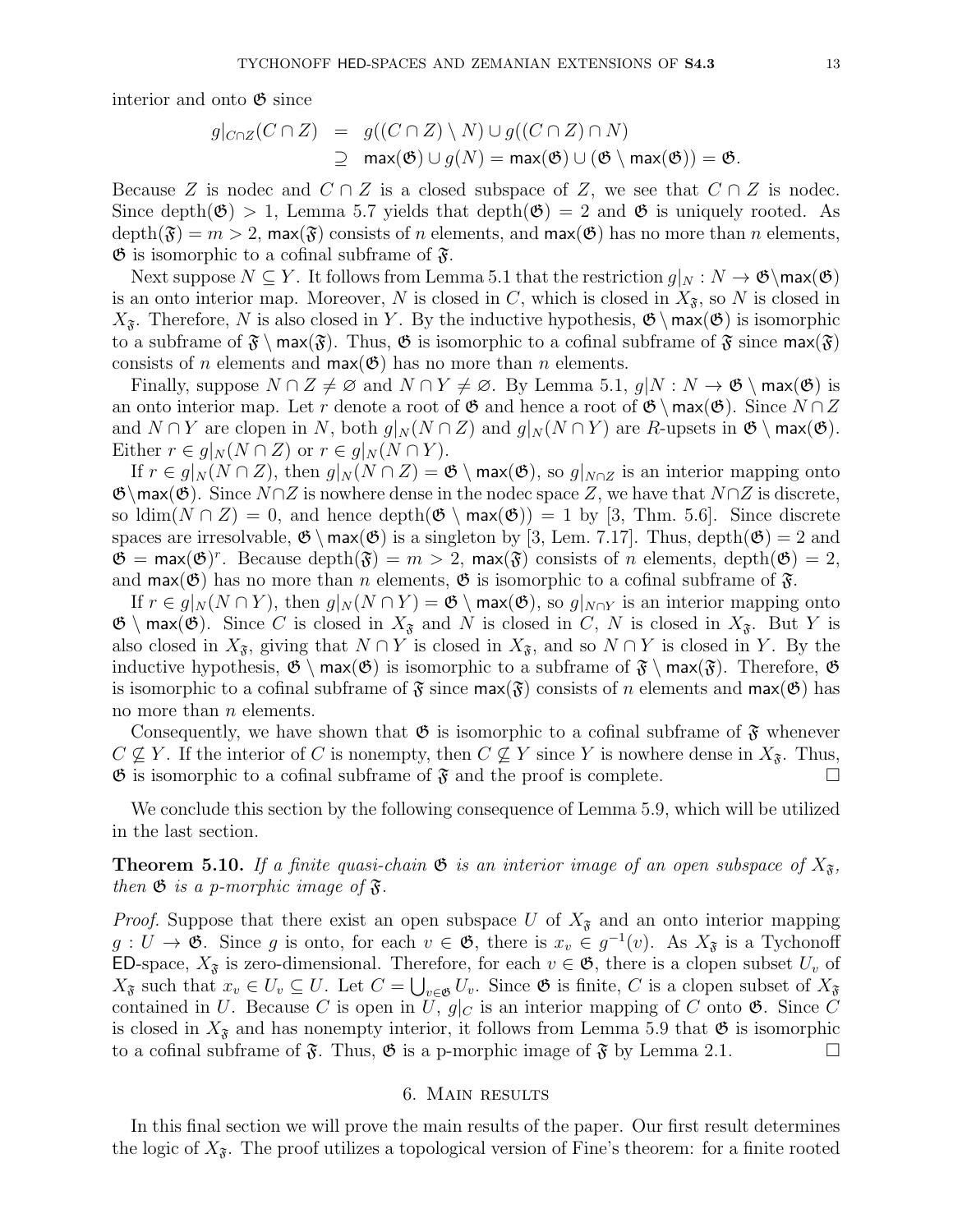**S4-frame**  $\mathfrak{F}$  and a topological space X, we have  $X \models \chi_{\mathfrak{F}}$  iff  $\mathfrak{F}$  is not an interior image of an open subspace of  $X$  [3, Lem. 5.5].

**Theorem 6.1.** Log( $X_{\tilde{\sigma}}$ ) = Log( $\tilde{\sigma}$ ).

*Proof.* By Theorem 5.4,  $\mathfrak{F}$  is an interior image of  $X_{\mathfrak{F}}$ . Therefore, since interior images preserve validity,  $Log(X_{\tilde{\mathcal{S}}}) \subseteq Log(\tilde{\mathcal{S}})$ . For the reverse inclusion, let  $\mathfrak{G}$  be a finite quasi-chain. By Fine's theorem [16, §2 Lem. 1], Lemma 2.3, Theorem 5.10, and [3, Lem. 5.5],

- $\mathfrak{F} \models \chi_{\mathfrak{G}}$  if  $\mathfrak{G}$  is not a p-morphic image of a generated subframe of  $\mathfrak{F}$ 
	- iff  $\mathfrak G$  is not a p-morphic image of  $\mathfrak F$
	- iff  $\mathfrak G$  is not an interior image of an open subspace of  $X_{\mathfrak F}$
	- iff  $X_{\tilde{\sigma}} \vDash \chi_{\mathfrak{G}}$ .

Since  $Log(\mathfrak{F}) = S4.3 + {\chi_{\mathfrak{G}_1}, \ldots, \chi_{\mathfrak{G}_n}}$ , where  $\min(Q \setminus \mathcal{F}_{Log(\mathfrak{F})}) = {\mathfrak{G}_1, \ldots, \mathfrak{G}_n}$ , we have  $\mathfrak{F} \models \chi_{\mathfrak{G}_i}$  for each i. Therefore,  $X_{\mathfrak{F}} \models \chi_{\mathfrak{G}_i}$  for each i. Thus,  $\text{Log}(X_{\mathfrak{F}}) \models \chi_{\mathfrak{G}_i}$  for each i, and so  $\text{Log}(\mathfrak{F}) \subseteq \text{Log}(X_{\mathfrak{F}}).$ 

**Lemma 6.2.** Let X be a nonempty topological space and  $\mathfrak{F}$  be a finite rooted **S4**-frame. If  $\mathfrak{F} \models \text{Log}(X)$ , then  $\mathfrak{F}$  is an interior image of an open subspace of X.

*Proof.* Suppose that  $\mathfrak{F}$  is not an interior image of an open subspace of X. By [3, Lem. 5.5],  $X \vDash \chi_{\mathfrak{F}}$ , so  $\text{Log}(X) \vdash \chi_{\mathfrak{F}}$ . Therefore, since  $\mathfrak{F} \vDash \text{Log}(X)$ , we have  $\mathfrak{F} \vDash \chi_{\mathfrak{F}}$ . The obtained contradiction proves that  $\mathfrak F$  is an interior image of an open subspace of X.

**Theorem 6.3.** [Main Theorem] Let  $L \supseteq S4.3$  be consistent. Then L is the logic of a Tychonoff HED-space iff L is Zemanian.

*Proof.* First suppose that L is the logic of a Tychonoff HED-space X. Let  $\mathfrak{F} \in \mathcal{F}_L$  be nonuniquely rooted. By Lemma 6.2,  $\mathfrak{F}$  is an interior image of an open subspace U of X. Since X is Tychonoff, U is  $T_1$ . Therefore, by Lemma 5.3,  $\mathfrak{F}^r$  is an interior image of U. Because open subspaces and interior images preserve validity,  $\mathfrak{F}^r \in \mathcal{F}_L$ . Thus, L is Zemanian.

Conversely, suppose L is Zemanian. If  $L \vdash p \rightarrow \Box p$ , then L is the logic of a singleton space X, and hence the logic of a Tychonoff HED-space. Suppose  $L \not\models p \rightarrow \Box p$ . Then  $\mathcal{F}_L$ contains a quasi-chain consisting of more than a single point. Therefore, since  $L$  is Zemanian, there is  $\mathfrak{F} \in \mathcal{U}_L \setminus \{\mathfrak{C}_1\}$ . By Lemma 3.6,  $L = \text{Log}(\mathcal{U}_L) \subseteq \text{Log}(\mathcal{U}_L \setminus \{\mathfrak{C}_1\})$ . Because  $\mathfrak{C}_1$  is a p-morphic image of  $\mathfrak{F}$ , we have that  $\mathfrak{F}$  can refute any formula refuted on  $\mathfrak{C}_1$ , and hence  $\text{Log}(\mathcal{U}_L) \supseteq \text{Log}(\mathcal{U}_L \setminus \{\mathfrak{C}_1\}).$  Let X be the topological sum of the  $X_{\mathfrak{F}}$  where  $\mathfrak{F} \in \mathcal{U}_L \setminus \{\mathfrak{C}_1\}.$ Since the logic of a topological sum is the intersection of the logics of the summands, by Theorem 6.1,

$$
Log(X) = \bigcap \{Log(X_{\mathfrak{F}}) | \mathfrak{F} \in \mathcal{U}_L \setminus \{\mathfrak{C}_1\} \}
$$
  
= 
$$
\bigcap \{Log(\mathfrak{F}) | \mathfrak{F} \in \mathcal{U}_L \setminus \{\mathfrak{C}_1\} \} = Log(\mathcal{U}_L \setminus \{\mathfrak{C}_1\}) = Log(\mathcal{U}_L) = L.
$$

As each  $X_{\mathfrak{F}}$  is a Tychonoff HED-space, X is a Tychonoff HED-space. Thus, L is the logic of a Tychonoff HED-space.

## Remark 6.4.

(1) The Tychonoff HED-space X built in the proof of Theorem 6.3 is countable because in the case when  $L \vdash p \to \Box p$ , X is a singleton; and in the case when  $L \not\models p \to \Box p$ , since  $\mathcal{U}_L$  is countable, X is a countable topological sum of countable spaces, hence X is countable. On the other hand, since a countable Tychonoff ED-space is HED, the only logics above S4.2 that have the countable model property with respect to Tychonoff spaces are Zemanian extensions of S4.3.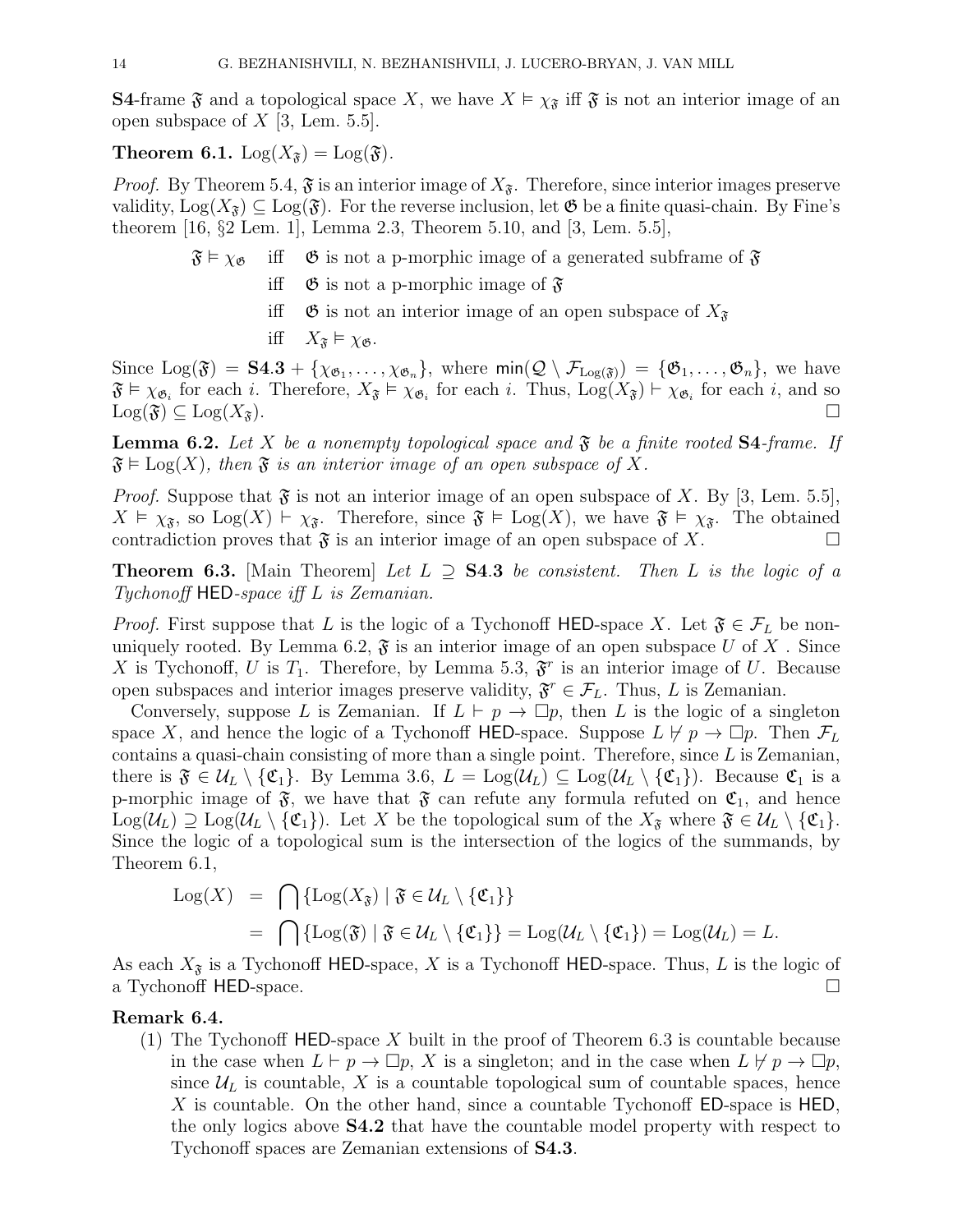- (2) Since S4.3 is Zemanian, by Theorem 6.3, S4.3 is the logic of a countable crowded Tychonoff HED-space X. A different construction of such an X was given in [2], where X was constructed as a subspace of the Gleason cover  $E(\mathbb{I})$  of the real unit interval  $\mathbb{I} = [0, 1]$ . The recursive process of [2] constructing X is based on nesting  $\omega$  copies of  $E(\mathbb{I})$  within itself by first selecting a countable  $\omega$ -resolvable dense subspace  $X_1$  of  $E(\mathbb{I})$ such that a homeomorphic copy  $E_1$  of  $E(\mathbb{I})$  is contained in  $E(\mathbb{I}) \setminus X_1$ , then repeating the base step in each  $E_n$  giving  $X_{n+1}$  and  $E_{n+1} \subseteq E_n \setminus X_{n+1}$ , and finally setting  $X = \bigcup_{i=1}^{\infty} X_i$ . Comparing the construction of [2] to the construction of Section 4, we note that the current construction builds 'upwards from the bottom' whereas the previous construction builds 'downwards from the top'. Also, the current construction provides control over the resolvability at each stage, while the previous one does not. On the other hand, the previous construction does not require topological sums.
- (3) Instead of nesting  $\omega$  copies of  $E(\mathbb{I})$  within itself we can nest  $\omega$  copies of  $\beta\omega$  within itself as follows. Observe that there is a subspace of  $\beta\omega\setminus\omega$  homeomorphic to  $\beta\omega$ . Let  $\beta_n$  be homeomorphic to  $\beta\omega$  and  $D_n$  be the isolated points of  $\beta_n$  for  $n \geq 1$ . Embed  $\beta_{n+1}$  in  $\beta_n \setminus D_n$  and set  $X = \bigcup_{n=1}^{\infty} D_n$ . Then X a countable scattered Tychonoff HED-space, and hence  $Log(X) = \mathbf{Grz}.3$ . If we nest only  $n + 1$  copies of  $\beta\omega$  within itself, then the logic of the so obtained X is  $\mathbf{Grz}.3.\mathbf{Z}_n := \mathbf{Grz}.3 + \mathbf{zem}_n$  (note that  $Grz.3.Z_n = Grz.3 + bd_{n+1}$ .
- (4) In contrast to (4), the Tychonoff  $HED$ -space X built in the proof of Theorem 6.3 for the case when  $L \not\vdash p \rightarrow \Box p$  is crowded since  $X_{\mathfrak{F}}$  is crowded for each  $\mathfrak{F} \in \mathcal{U}_L$  of depth  $> 1$ . If the uniquely rooted  $\mathfrak{F}$  is such that it has a unique maximal point (and  $depth(\mathfrak{F}) > 2$ , a slight modification of the construction of Section 4 can produce a Tychonoff HED-space  $X_{\mathfrak{F}}$  in which the isolated points are dense. Let  $Y = X_{\mathfrak{F}\backslash \max(\mathfrak{F})}$ be as in the recursive step defining  $X_{\tilde{\sigma}}$ . Up to homeomorphism, Y is a subspace of  $\beta\omega \setminus \omega$  (see Figure 7). Identify D with  $\omega$  and  $\mathbf{c}_{E(2^c)}(D)$  with  $\beta\omega$ . Take  $X_{\mathfrak{F}}$  to be the subspace  $Y \cup \omega$  of  $\beta \omega$ . Then the isolated points of  $X_{\mathfrak{F}}$  are dense.

## **REFERENCES**

- 1. J. van Benthem and G. Bezhanishvili, Modal logics of space, Handbook of Spatial Logics, Springer, Dordrecht, 2007, pp. 217–298.
- 2. G. Bezhanishvili, N. Bezhanishvili, J. Lucero-Bryan, and J. van Mill, S4.3 and hereditarily extremally disconnected spaces, Georgian Mathematical Journal 22 (2015), no. 4, 469–475.
- 3. Topological and logical explorations of Krull dimension, Submitted. Available from http://www.illc.uva.nl/Research/Publications/Reports/PP-2016-19.text.pdf, 2016.
- 4. G. Bezhanishvili, L. Esakia, and D. Gabelaia, Some results on modal axiomatization and definability for topological spaces, Studia Logica 81 (2005), no. 3, 325–355.
- 5. G. Bezhanishvili, D. Gabelaia, and J. Lucero-Bryan, Modal logics of metric spaces, Rev. Symb. Log. 8 (2015), no. 1, 178–191.
- 6. G. Bezhanishvili and J. Harding, Modal logics of Stone spaces, Order 29 (2012), no. 2, 271–292.
- 7. P. Blackburn, M. de Rijke, and Y. Venema, Modal logic, Cambridge University Press, 2001.
- 8. A. Błaszczyk, M. Rajagopalan, and A. Szymanski, Spaces which are hereditarily extremally disconnected, J. Ramanujan Math. Soc. 8 (1993), no. 1-2, 81–94.
- 9. R. A. Bull, That all normal extensions of S4.3 have the finite model property, Z. Math. Logik Grundlagen Math. 12 (1966), 341–344.
- 10. A. Chagrov and M. Zakharyaschev, Modal logic, Oxford University Press, 1997.
- 11. A. Dow and J. van Mill, On n-to-one continuous images of  $\beta N$ , Studia Sci. Math. Hungar. 44 (2007), no. 3, 355–366.
- 12. F. W. Eckertson, Resolvable, not maximally resolvable spaces, Topology Appl. 79 (1997), no. 1, 1–11.
- 13. B. A. Efimov, Extremally disconnected bicompacta and absolutes (on the occasion of the one hundredth anniversary of the birth of Felix Hausdorff), Trudy Moskov. Mat. Obšč.  $23$  (1970),  $235-276$ , English translation: Trans. Moscow Math. Soc. 23 (1970), 243–285.